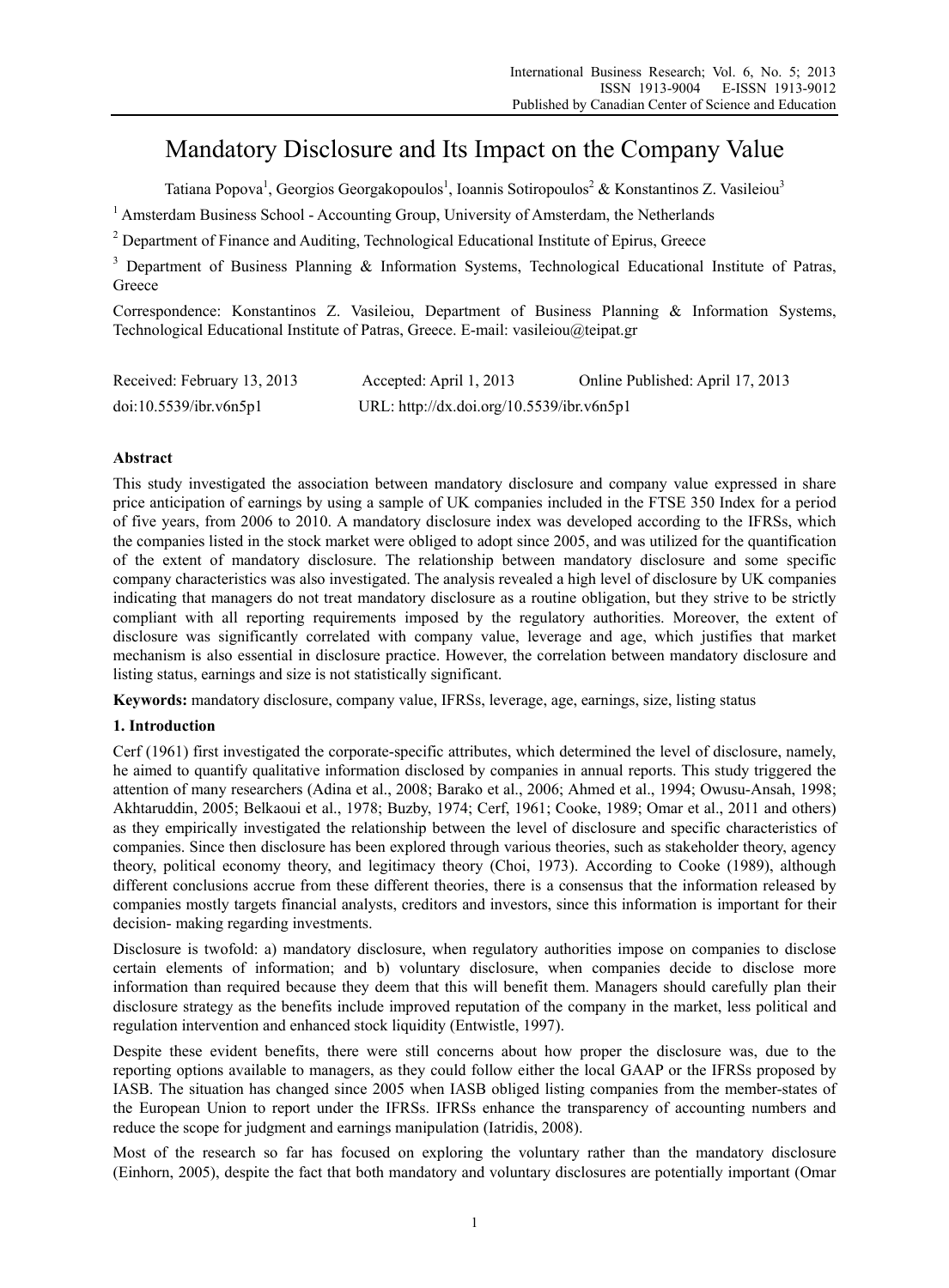et al., 2011). Indeed, voluntary disclosure, among others, lowers the cost of capital, increases the company market value and reduces the asymmetry of information (Bruslerie et al., 2010). Several studied examined the relationship between share price anticipation of earnings and voluntary disclosure (Hussainey et al., 2003; 2009; Healy et al., 1999; Healy et al., 2001). These findings suggest that when companies voluntarily increase the extent of disclosure, the ability of stock market to predict the changes of future earnings is considerably improved. Given the significant interaction between mandatory and voluntary disclosure (Yu, 2011), this raises the question, "is there a link between mandatory disclosure and stock liquidity?" However, according to Healy et al. (2001) there is limited evidence on the economic consequences of mandatory disclosure and the findings from these studies do not provide a clear picture.

The aim of this study is to investigate the association between mandatory disclosure and company value expressed in share price anticipation of earnings, and the correlation between mandatory disclosure and some characteristics of companies like profitability, leverage, company age and size, listing status. The sample consisted of UK companies from the FTSE 350 Index for a period of five years, from 2006 to 2010. The reason for selecting the UK companies is that they are subject to constant scrutiny and invigilation to a great extent (Iatridis, 2008). Therefore, the UK companies are known for their best practice in disclosing high quality information and long reporting history.

This study aims to investigate the impact of mandatory disclosure on company value. In this light, the next section presents the literature review regarding disclosure, motives for disclosure, measurement techniques, and salient factors of disclosure extent. Next, the hypotheses, the methodology and the sample of the study are reported. The research findings are presented afterwards, and the last section deals with conclusions, limitations and recommendations.

# **2. Literature Review**

## *2.1 Mandatory Disclosure, Voluntary Disclosure and Their Association*

Globalization and the awareness of potential investors about the published financial information have led to an increased demand and quality for that information. Disclosure is one of the tools that managers use to communicate information to investors. Mandatory disclosure is a responsibility of regulatory organizations (security exchange authorities, IASB, FASB, etc.), while voluntary disclosure is a responsibility of managers. Therefore, investors must be aware when mandatory disclosure is not relevant anymore and managers start employing voluntary disclosure "as managers are likely to consider their own interests when exercising managerial discretion" (Akhtaruddin, 2005).

Owusu-Ansah (1998) and Wallace et al. (1995) consider disclosure as a communication of economic information, whether financial or non-financial, quantitative or otherwise concerning a company's financial position and performance. Disclosure results in a combination of mandatory and voluntary items that constantly interact with each other. Mandatory disclosure is a company's obligation to disclose a minimum amount of information in corporate reports (Wallace et al., 1995; Owusu-Ansah, 1998), whereas voluntary disclosure is a provision of additional information when mandatory disclosure is unable to provide a true picture about company's value and managers' performance.

Mandatory disclosure is governed by regulatory agencies in all countries around the world (Healy et al., 2001; Akhtaruddin, 2005). Regulators force companies to disclose information that companies may wish to hide (Darrough, 1993). One of the explanations for disclosure regulation is the concern of the regulatory bodies to safeguard the welfare of ordinary investors (Watts & Zimmerman, 1986; Taplin et al., 2002). Regulators aim to redistribute the wealth between informed and uniformed investors by requiring a minimum level of disclosure, as the information gap among them is expected to shorten (Healy et al., 1999). Furthermore, the credibility of the information in capital markets is positively influenced by the existence of disclosure regulation, which also ensures companies' compliance to the regulatory requirements (Al-Htaybat et al., 2006).

But sometimes mandatory disclosure may not be sufficient to address the expectations of investors. Thus, voluntary disclosure is used by managers to transfer to investors their best information of company's performance (Graham et al., 2005; Healy et al., 2001). Therefore, voluntary disclosure concerns the additional information, which depends on the company's discretion, the relevant legislation and the external pressures of the consulting firms, financial analysts, capital markets and the cultural factor.

Thus, mandatory and voluntary disclosures should not be considered as different items of financial reporting, as both are potentially important (Omar et al., 2011) and they interact with each other constantly (Yu, 2011). When mandatory requirements are limited or regulations are vague and difficult to interpret, companies have incentives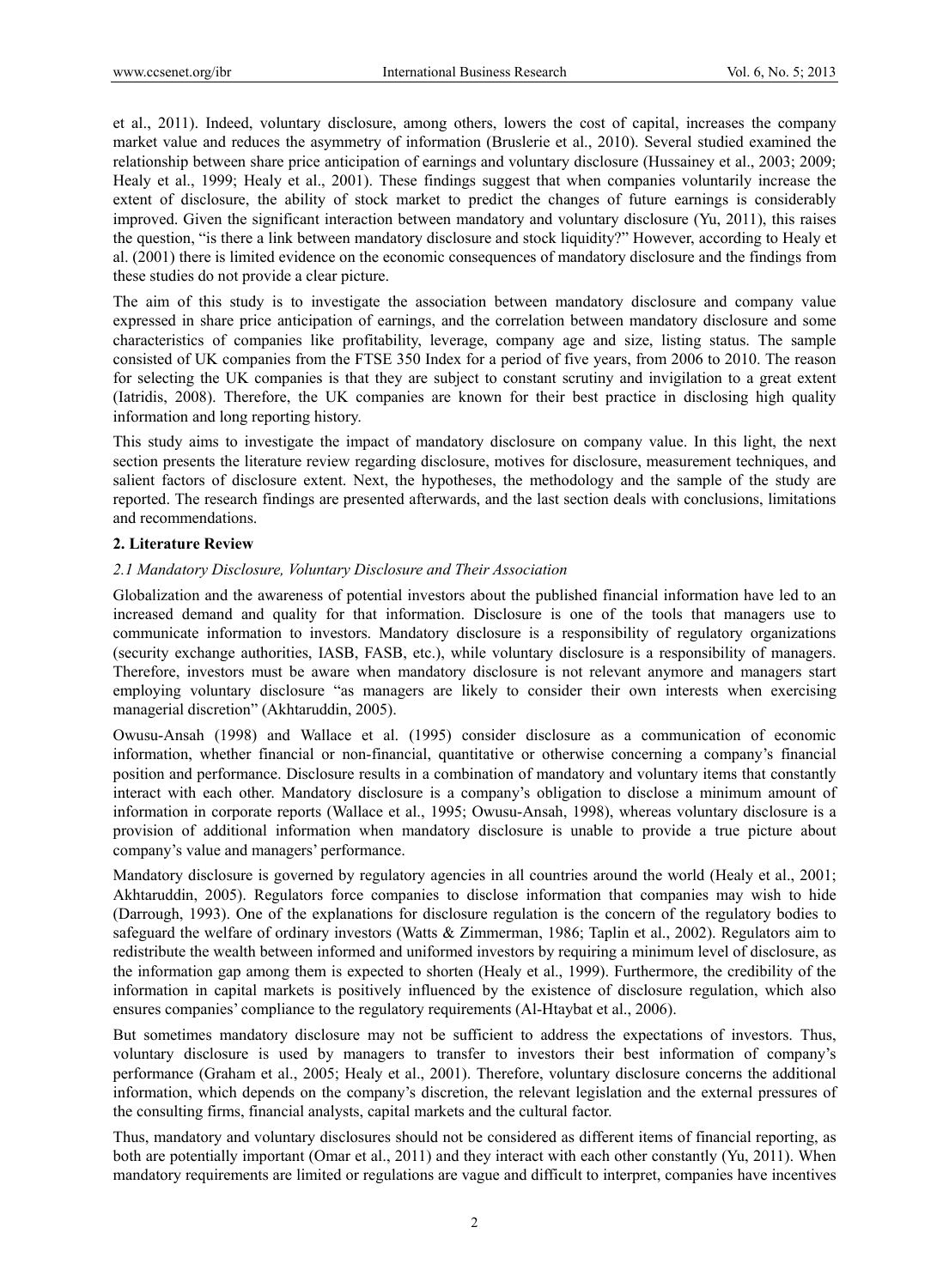to replace missing information with voluntary one. When regulators mandate voluntary information there is no need for company to create discretionary disclosure strategies (Einhorn, 2005).

Previous researchers have investigated the interaction between these two types of disclosure (Einhorn, 2005; Dye, 1985, 1986; Naser et al., 2003; Al-Razeen et al., 2004; Yu, 2011). Dye (1985; 1986) investigated the impact of mandatory requirements on voluntary disclosure in terms of proprietary costs and found that the effect is subject on whether the two types of disclosure are substitutes or complements. In case they are substitutes, an increase in the requirements of mandatory disclosure will result in lower voluntary disclosure, while the contrary will occur when they are complements. A significant and positive association between voluntary and mandatory disclosures was found by Naser et al. (2003), whereas Al-Razeen et al. (2004) found no clear association between these two disclosures. The potential explanation for that is a lack of cooperation between the board of directors and management.

In summary, there is no a clear association between these two concepts. Companies have to determine what optimal level of total disclosure is appropriate for them (Leuz at el., 2008). Either companies strictly follow the regulatory requirements and limit their discretion over voluntary disclosure, or they meet minimum mandatory requirements and extend their reporting by voluntary provision of information.

## *2.2 Motives for Disclosure*

Voluntary disclosure is a means for managers to attract investors and other stakeholder groups' attention to their companies. Healy et al. (2001) identified five hypotheses that influence managers' disclosure decision-making for capital market reasons:

1) The capital market transaction hypothesis: Companies that make voluntary disclosure reduce information asymmetry and thus the reduced information risk decreases the cost of external financing;

2) The corporate control contest hypothesis: When the performance of companies is low, voluntary disclosure is useful for managers to explain the poor performance and improve the firm evaluation, and thus it is more probable to retain their jobs;

3) The stock compensation hypothesis: Voluntary disclosures are helpful both to managers rewarded with stock compensation to reduce the possibility of insider trading allegations, and to companies to decrease contracting costs with managers receiving stock compensation;

4) The litigation cost hypothesis: Managers communicate bad news to prevent legal actions against themselves, while they also reduce communications of future estimates that might prove to be incorrect; and

5) The proprietary costs hypothesis: Managers will decrease voluntary disclosures when they deem that these could be competitively harmful.

Beyer et al. (2010) mentioned that "justifying disclosure regulation is often quite challenging" and "there is no comprehensive theory of mandatory disclosure". The four main justifications for disclosure regulations are:

1) Financial externalities: they appear when a company discloses information not only about its own financial position, but as well about that of other companies. Since a company usually ignores information about other companies, the rival companies have incentive to decrease the provision of information. In this case, regulation is improving social welfare (Easterbrook et al., 1991; Admati et al., 2000).

2) Real externalities: they exist when a company's disclosure affects other companies' real decisions (e.g. about their production volume (Kanodia et al., 2000)). If disclosed information allows other companies to make more informed decisions, regulations mandating additional disclosure can improve social welfare.

3) Agency costs: regulators can enforce disclosure when investors are powerless and they could not force managers to comprehensively disclose information about their financial position. This also increases social welfare (Beyer et al., 2010).

4) Economies of scale: common accounting standards are beneficial since they improve the comparability of disclosures across firms and they decrease investors' effort to gather information. Thus, it is more probable to reach to accurate estimates of the performance of various firms (Dye et al., 2001) and achieve economies of scale in terms of interpreting disclosures for investors (Dye et al., 2008; Mahoney, 1995).

## *2.3 Measurement of Disclosure*

Disclosure is often qualitative and narrative in nature, thus it is difficult to measure it in an objective manner (Leuz at el., 2008). There is still little guidance of what may be considered as relevant and of high-quality disclosure for investors. IASB provides description of what is high-quality information that may have meaning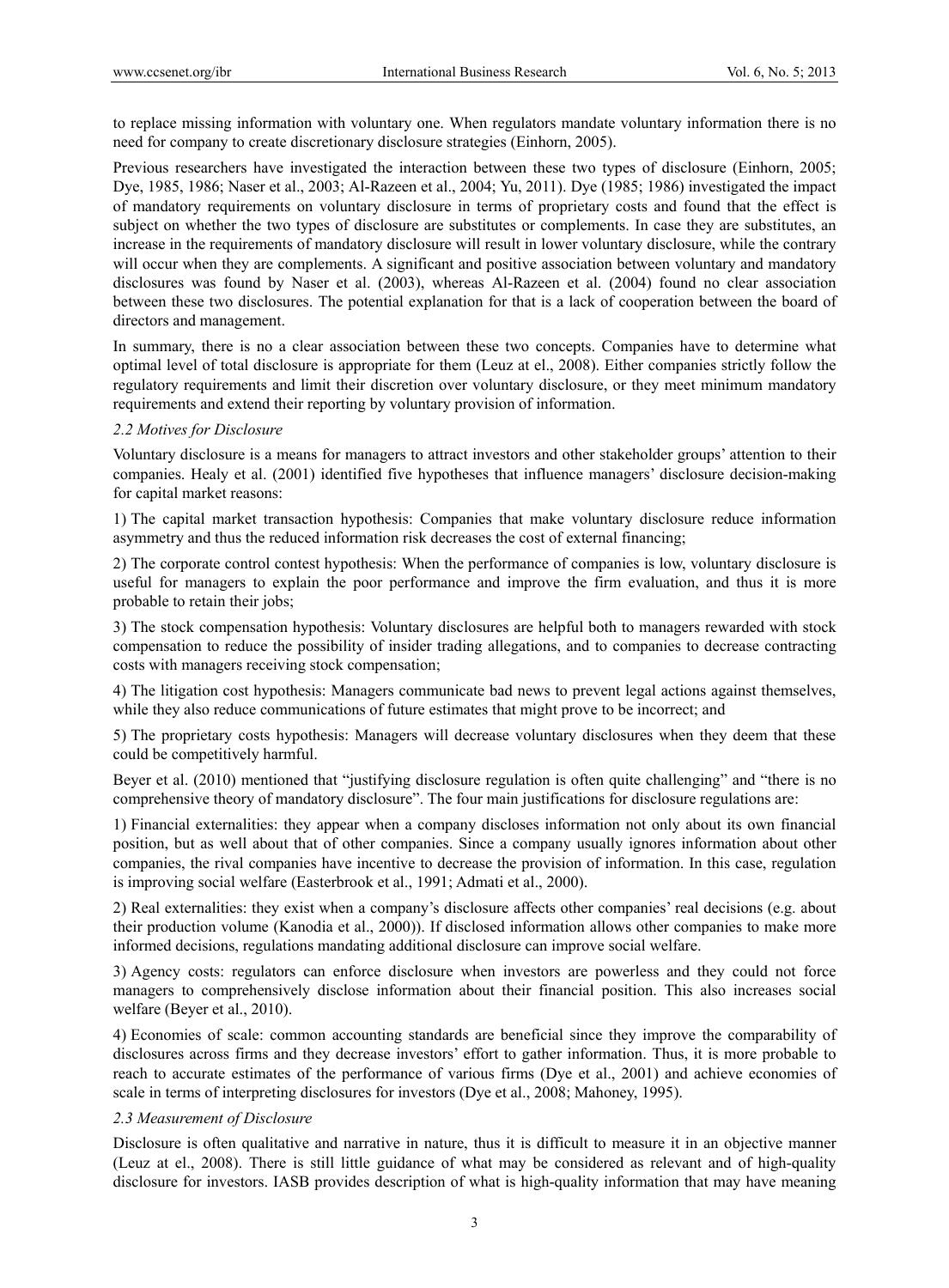for investors (see "Qualitative characteristics of useful financial information" of Conceptual Framework). Wallace et al. (1995) identified five key aspects of "quality" for disclosure: readable, timely, understandable, adequate for a defined purpose, comprehensive and informative. But the practical application of these qualitative characteristics still imposes challenges for researchers.

A common practice to measure disclosure is based on experts' perceptions of what is useful and important for investors. Lang et al. (1993), Healy et al. (1999) and Nagar et al. (2003) utilized the expertise of different groups of financial analysts in ratings development. But, the rankings may be biased, depending on the objectives of sell-side analysts. Other researchers measure disclosure using self-constructed check-lists (Aljifri (2008), Bruslerie et al. (2010), Cooke (1989), Cerf (1961), Omar et al. (2011) and others). These types of measures have limitations such as: a) researchers generally capture the existence of particular disclosures, rather than their quality, b) the construction of a single index requires the assignment of particular weights to the different disclosure items and c) the selection and coding of the relevant disclosures is subjective. Thus, there is clearly a need for more research to improve existing tools as well as to capture qualitative and narrative disclosures more broadly (Core, 2001).

# *2.4 Company Specific Characteristics*

There are many external and internal factors that potentially influence disclosure practice. Investigating these factors and their relationship with the extent of disclosure not only enhances the understanding of the reasons behind the variation in disclosure, but it may also help policy makers to choose the best measures to mitigate imperfections (Cooke, 1989).

Haniffa et al. (2002) argued that there are five groups of factors that affect disclosure practice: enforcement mechanisms, capital markets, accounting and regulatory framework, economy, and culture. The association between the disclosure level and specific company characteristics (e.g. company size, leverage, listing status, profitability, ownership structure, audit firm size, industry type, etc.) is investigated by many researchers (Gray et al., 1995; Healy et al., 2001; Cooke, 1989; Wallace et al., 1995; Owusu-Ansah, 1998; Lang et al., 1993; Hossain et al. 1994).

It is also rather interesting to evaluate the relationship of the level of disclosure with stock liquidity. There is a general prediction that voluntary disclosure decreases the gap of information asymmetries among informed and uninformed investors (Healy et al., 1999). Consequently, investors of companies with higher level of disclosure have more confidence about the fair value of company, and this benefits the company by increasing its liquidity of stocks unrelated to current earnings performance (Healy et al., 1999). Hussainey et al. (2009) revealed that share price anticipation of earnings is improved by increasing the level of disclosure of annual report narratives, because they are more likely to contain forward-looking earnings prediction. Graham et al. (2005) found that companies voluntarily disclose information to facilitate the clarity and understanding of investors. Managers believe that the non-provision of accurate and precise information with clear narratives leads to under-valuation of companies' stock. On the other hand, in the absence of the disclosure, investors appreciate the company value by a weighted average of the narratives of annual reports (Beyer et al., 2010). Although, the link between disclosure and stock price liquidity has been specified, most of the prior research literature concentrated on voluntary disclosure, while mandatory disclosure attracted very little attention (Einhorn, 2005).

# **3. Research Hypotheses**

This research aims to investigate the impact of mandatory disclosure on the company value and, specifically, on the level of share price anticipation of earnings. Prior literature suggests that there is a link between voluntary disclosure and share price response, as managers that posses "good news", due to better performance, are more likely to disclose more detailed information to the capital market than that provided by "bad news" companies to avoid under-valuation of their shares (Inchausti, 1997). On the other hand, managers treat mandatory disclosure as a routine or an obligation imposed on them by regulatory organizations to provide minimum amount of information (Owusu-Ansah, 1998; Wallace et al., 1995). Voluntary and mandatory disclosure are found to be interdependent (Einhorn, 2005; Omar et al., 2011; Naser et al., 2003; Yu, 2011), and consequently it is expected that not only voluntary disclosure is associated with share price response but this is also the case for mandatory disclosure. Thus, the first research hypothesis is:

*Hypothesis 1: Higher firm value, expressing by the level of share price anticipation of earnings, is positively associated with higher level of mandatory disclosure.* 

Prior research suggests that control variables such as profitability, size, leverage, age, and listing status are related with the level of disclosure (e.g. Yu, 2011; Hussainey et al., 2009; Bruslerie et al., 2010; Akhtaruddin,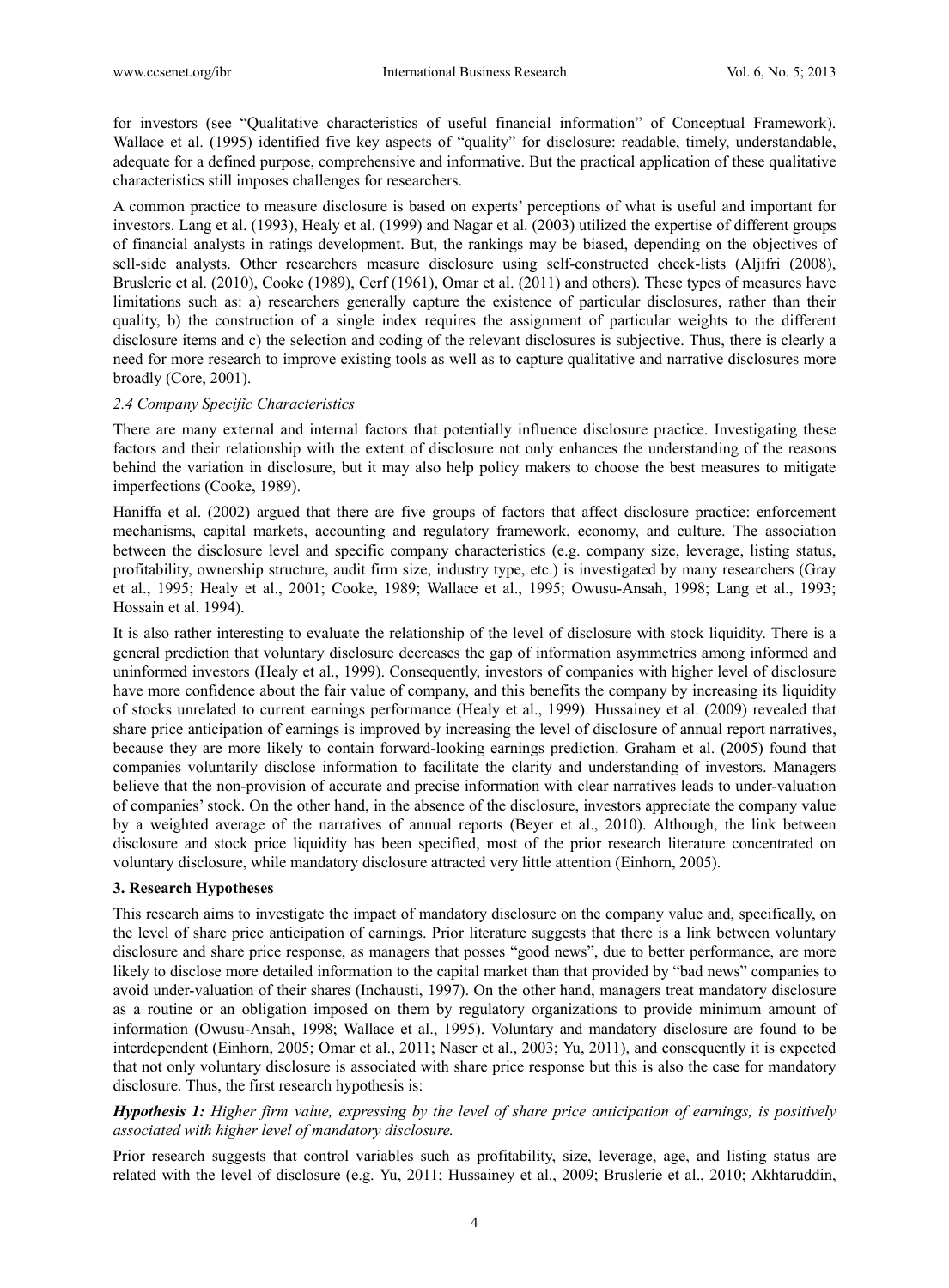# 2005; Hossain et al., 2009).

*Earnings* are the annual net income before extraordinary items are scaled by market value. There is a general perception that companies disclose more information during periods of increased earnings and less when earnings decline (Yu, 2011). Moreover, agency theory suggests that managers of larger profitable companies may wish to disclose more information to obtain personal advantages like continuance of their management position and compensation (Inhausti, 1997). Belkaoui et al. (1978) also examined the relationship between earnings and the level of disclosure, and they found a negative association between these two variables whereas the majority of other researches mentioned a positive association. A negative relationship may be attributed to the fact that unprofitable companies will also be inclined to release more information in order to justify their poor performance (Owusu-Ansah, 1998). Indeed, Lang et al. (1993) and Wallace et al (1994) mentioned that the impact of a company's profitability on the extent of disclosure can be positive (Singhvi, 1968; Singhvi et al., 1971; Courtis, 1979; Owusu-Ansah, 1998), neutral (McNally et al., 1982; Lau, 1992) or negative (Wallace et al., 1995) depending on its performance.

# *Hypothesis 2a: Earnings are positively associated with higher level of mandatory disclosure.*

Another control variable is *Leverage*. It is company's total liabilities divided by total assets. Chow et al. (1987) and Ahmed et al. (1994) found no significant correlation between leverage ratio and the extent of voluntary disclosure, whereas Robbins et al. (1986), Karim et al. (2005), Bruslerie et al. (2010) and Omar et al. (2011) found a significant positive association. In general, it is deemed that a highly leverage company should provide more details in annual report in order to mitigate long-term creditors' concerns about potential defaults and to avoid agency costs (Omar et al., 2011; Wallace et al., 1994).

# *Hypothesis 2b: Leverage is positively associated with higher level of mandatory disclosure.*

*Company age* is a critical factor in determining the level of corporate disclosure. Older companies with more experience are likely to include more information in their annual reports in order to enhance their reputation and image in the market. According to Owusu-Ansah (1998) the main reasons are: a) younger companies may suffer from a competitive disadvantage and, thus, they disclose information with some caution, b) the cost of gathering, processing, and disseminating the required information may be a burden for younger companies, and c) younger companies may lack a "track record" to rely on for public disclosure, in case of being established by merger and acquisition, and there is simply no information to disclose.

There are several ways to distinguish mature from younger companies. For example, mature companies get most of their value from existing assets, whereas younger companies derive a significant proportion of their value from growth assets (Damodaran, 2009). Berk et al. (2011) reported that firms with high R&D costs and future growth opportunities typically maintain low debt levels (approximately less than 10% leverage). Mature, low-growth firms with stable cash flows and tangible assets often fall into the high-debt category (approximately greater than 20% leverage). In this study, for the *Age* dummy variable firms are divided in two groups with greater than 20% leverage (mature equals one) and less than 20% leverage (younger equals zero).

# *Hypothesis 2c: Company Age is positively associated with higher level of mandatory disclosure.*

Cerf (1961), Buzby (1974), and more recently Cooke (1989) found positive relationship between firm size and the extent of disclosure. Larger companies may tend to disclose more information than smaller companies in their annual reports due to their competitive cost advantage (Lobo at el., 2001). It is easy and less-time consuming for larger companies to produce and publish more sophisticated financial statements, exhibit more disclosure compliance and greater level of disclosure (Ahmed at el., 1994) due to the possession of the necessary resources and expertise comparing to smaller ones. Size is a sign of growth of company (Wallace et al., 1995) and it is obvious that a growing company requires more external capital and, consequently, more comprehensive information is published to obtain capital at lower cost. Another argument for the positive association between size and disclosure level is that a great number of analysts peruse large companies resulting in a greater demand for information (McKinnon et al., 1993). The proxy for the firm size (*Size*) is calculated as a natural logarithm of market value, where market value is the number of shares outstanding multiplied by the stock price as of the date of issue of annual report.

# *Hypothesis 2d: Company Size is positively associated with higher level of mandatory disclosure.*

Companies listed in any stock market have to comply with listing rules, which are often strict and require extra disclosure in annual reports. As a result, the level of detail in annual reports and accounts may vary between listed and unlisted companies (Wallace et al., 1994). Omar et al. (2011) mentioned that the association between aggregate disclosure (both voluntary and mandatory) and listed companies is significantly higher than that for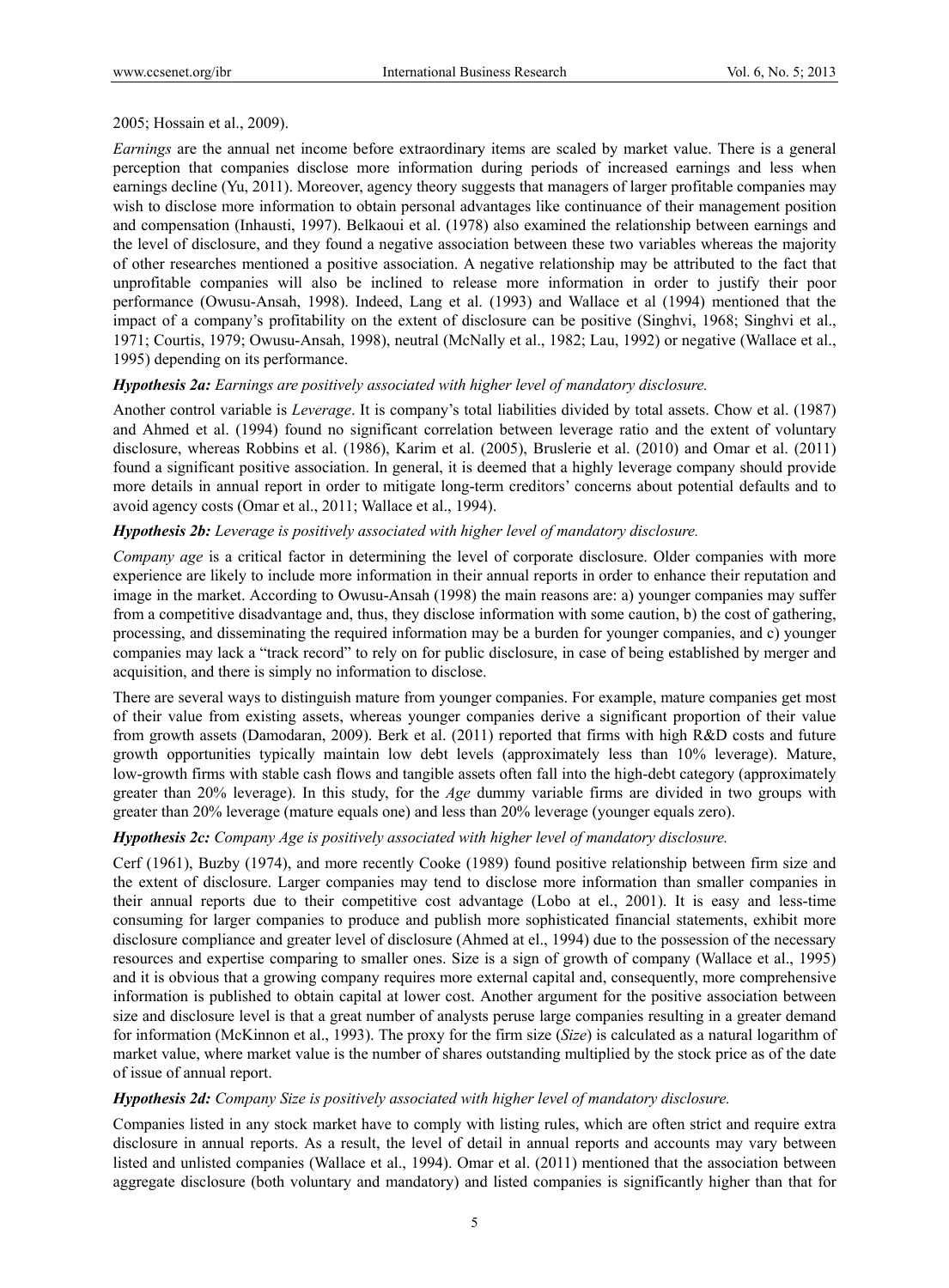companies not listed. Hence, the association between listing status (*Listing*) and disclosure level is expected to be positive. However, the sample of this study consists of companies listed in FTSE 350 Index, namely in both FTSE 250 and 100 Indexes. Although, no great differences are expected between these two groups of companies, *Listing* is incorporated in the analysis as a dummy variable, where zero is assigned to a company listed in FTSE 250 Index and one when listed in FTSE 100 Index.

*Hypothesis 2e: Listing status is positively associated with higher level of mandatory disclosure.* 

# **4. Methodology and Data Collection**

# *4.1 Construction of the Disclosure Index*

Since the seminal work of Cerf (1961), several other attempts were made to develop disclosure index and measure qualitative information (Buzby, 1974; Cooke, 1989; Akhtaruddin, 2005; Aljifri, 2008; Hossain et al., 2009; Bruslerie et al., 2010). The degree of subjectivity in these studies is varying depending on the knowledge and experience of the researchers who built and measured the index. However, there is still no consensus on the best practice that would help measuring the extent of voluntary and mandatory disclosure, defining the quality of items and determining which items impact most on the company value (Marston et al., 1991).

Disclosure, by its nature, is an abstract construct (Wallace et al., 1995), which lacks of stable inherent characteristics that can determine its quality. Moreover, disclosure is constantly updated by new regulations. Therefore, using the items included in the previous similar studies mentioned above would not allow to capturing all disclosure requirements under the new legislation. Furthermore, Cooke (1989), Barako et al. (2006), Bruslerie et al. (2010), Buzby (1974), Hossain et al. (2009) and Hussainey et al. (2009) focused on the voluntary disclosure, whereas this study concentrates on mandatory disclosure.

Although, there are several ways of communicating company information, such as press releases, interim reporting and others, annual report is still considered the major medium disclosing information, as it is easily available and accessible (Bruslerie et al., 2010). However, data collection is limited by the notes to the financial statements, which contain narrative description of additional items to those presented in the financial statements and information about items that do not qualify for recognition in those statements.

In order to formulate the index, mandatory disclosure items were collected from the IFRSs. Each standard contains a section named Disclosure with a list of items required to be disclosed in an annual report by a company. Some items are optional and their inclusion depends on the accounting policy of the company. In this study all items were included in the disclosure index resulting in the list of mandatory and optional (i.e. a mandatory item not relevant to a company due to its nature of conducting business) items.

The following standards were omitted at the construction of index: IAS 34 "Interim Financial Reporting" because this study focuses on one year period and not on the half of the year; IAS 41 "Agriculture" since there are no companies from the agriculture sector in the FTSE 350 Index (Table 1); IFRS 1 "First-time Adoption of International Financial Reporting Standards" due to the fact the first year to be examined is 2006 and IFRS 1 has its specific requirements only for the first year of adoption (here and after 2005), which are no longer valid for subsequent years; IAS 29 "Financial Reporting in Hyperinflationary Economies" given that this standard shall be applied to the financial statements of companies whose functional currency is the currency of a hyperinflationary economy and no company was detected to meet that condition; IFRS 4 "Insurance Contracts" because no selected company has applied this standard in its accounting policy and the standard per se is extensively used by financial institutions that are not in the selection set of this study.

The following three standards IAS 39 "Financial Instruments: Recognition and Measurement", IAS 32 "Financial Instruments: Presentation", IFRS 9 "Financial Instruments" were excluded due to the fact that in August 2005 IASB amended these standards by relocating all disclosures relating to financial instruments to IFRS 7 "Financial Instruments: Disclosures". After investigating all standards a list of 290 optional and mandatory items was selected.

## *4.2 Scoring the Disclosure Items*

There are two ways to evaluate the level of corporate disclosure: weighted and unweighted (Cooke, 1989). The advocates of the weighted approach (Copeland et al., 1968; Courtis, 1978; Barrett, 1977) consider that all items of information have different importance and some professional judgment is required to determine the weight. Such an approach leads to a scale of disclosure item, which varies from zero to one. However, the allocation of scores along the continuum is somewhat subjective (Cooke, 1989), as each group of users assigns different weights to a disclosure item than others depending on their knowledge and expertise. Thus, in order to conduct an analysis independent of the perception of a particular user group, the unweighted approach is employed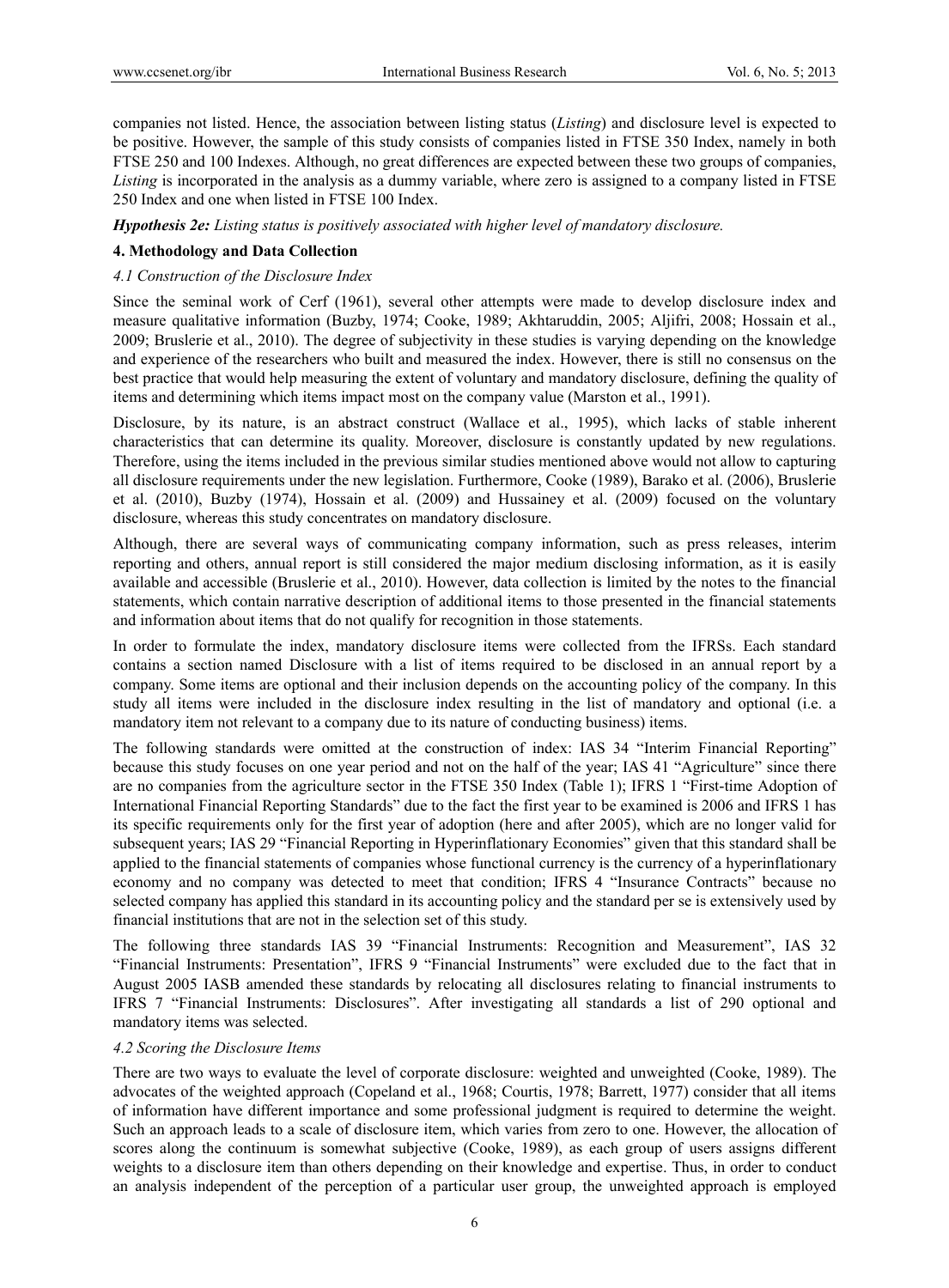#### (Chow et al., 1987).

This approach, which is also adopted in our study, is based on the assumption that each item is equally important for different group of stakeholders. This approach has also been employed in several prior studies (Cooke, 1989; Akhtaruddin, 2005; Bruslerie et al., 2010, Wallace et al., 1994, Omar et al., 2011). The assignment of score is based on a dichotomous basis – score one is given to an item being disclosed in the notes of the financial statement and zero score otherwise. Consequently, the final disclosure score for a company is addictive (Cooke, 1989).

The unweighted index is defined as the ratio of the number of items with the score one divided by the total disclosure (TD) score derived from the following equation:

$$
TD = \sum_{i=1}^{n} d_i \tag{1}
$$

Where,  $d_i$  is the disclosed item with score of one or zero, and *n* is number of items.

However, one main problem of the unweighted approach is that a company may be penalized by assigning a score of zero for the absence of a disclosure item not applicable to it. Therefore, it is important to explore the reason for not disclosing an item, because either this is not applicable for that particular company (so-called optional item) or the company chose to do so for its own purposes (Omar et al., 2011). For companies with optional items, the use of a relative index is suggested (Owusu-Ansah, 1998; Akhtaruddin, 2005; Cooke, 1989; Wallace et al., 1994), which is defined as the ratio of what a particular company actually disclosed divided by what the company is expected to disclose (Aljifri, 2008).

$$
TI = \frac{TD}{M} = \frac{\sum_{i=1}^{m} d_i}{\sum_{i=1}^{n} d_i}
$$
 (2)

Where:

- *TI* = Total Disclosure Index
- *TD* = Total Disclosure Score
- $M =$  Maximum disclosure score for each company
- *d* = Disclosure item *i*
- $m =$  Actual number of relevant disclosure items ( $m \le n$ )
- *n =* Number of items expected to be disclosed.

This approach allows constructing a more accurate measure to score the disclosure items and the company is not penalized unreasonably.

### *4.3 Regression Model*

In order to assess the impact of each variable on the mandatory disclosure level, a cross-sectional time-series regression analysis was applied based on the model proposed by Cooke (1989), Owusu-Ansah (1998), Omar et al. (2011), Hossain et al (2009) and etc.

The main difference between the model of this study and the above mentioned studies is the incorporation of the finding of Healy et al. (1999; 2001) that firms with improved voluntary disclosure ratings attain a significantly improved share price performance in the year following the rating increase, compared to other firms in the same industry. In this study the improved share price performance is an independent variable and its relationship with mandatory level of disclosure is investigated. Furthermore, some of the control variables employed in the above mentioned studies are omitted as they are considered to be irrelevant.

The regression formula employed to test the research hypotheses is:

$$
Index_{it} = \beta_0 + \beta_1 xReturn_{it} + \beta_2 xEarnings + \beta_3 xLeverage + \beta_4 xAge + \beta_5 xSize + \beta_6 xListing + \varepsilon
$$
 (3)

The dependent variable is the individual index (*Index<sub>ii</sub>*) of firm *i* for the fiscal year *t* measured by Equation 2.

The key independent variable is stock return  $(Return<sub>i</sub>)$ , a primary measure of performance of firm *i* for fiscal year *t*. Stock return value considered is that of the date of issue of annual reports (approximately 3 months after the end of the fiscal year of each company) in order to capture the initial reaction of investors. In this study, stock return is defined as a ratio (percentage) of the total return from dividends and capital gains, divided by the initial stock price (Berk et al., 2011):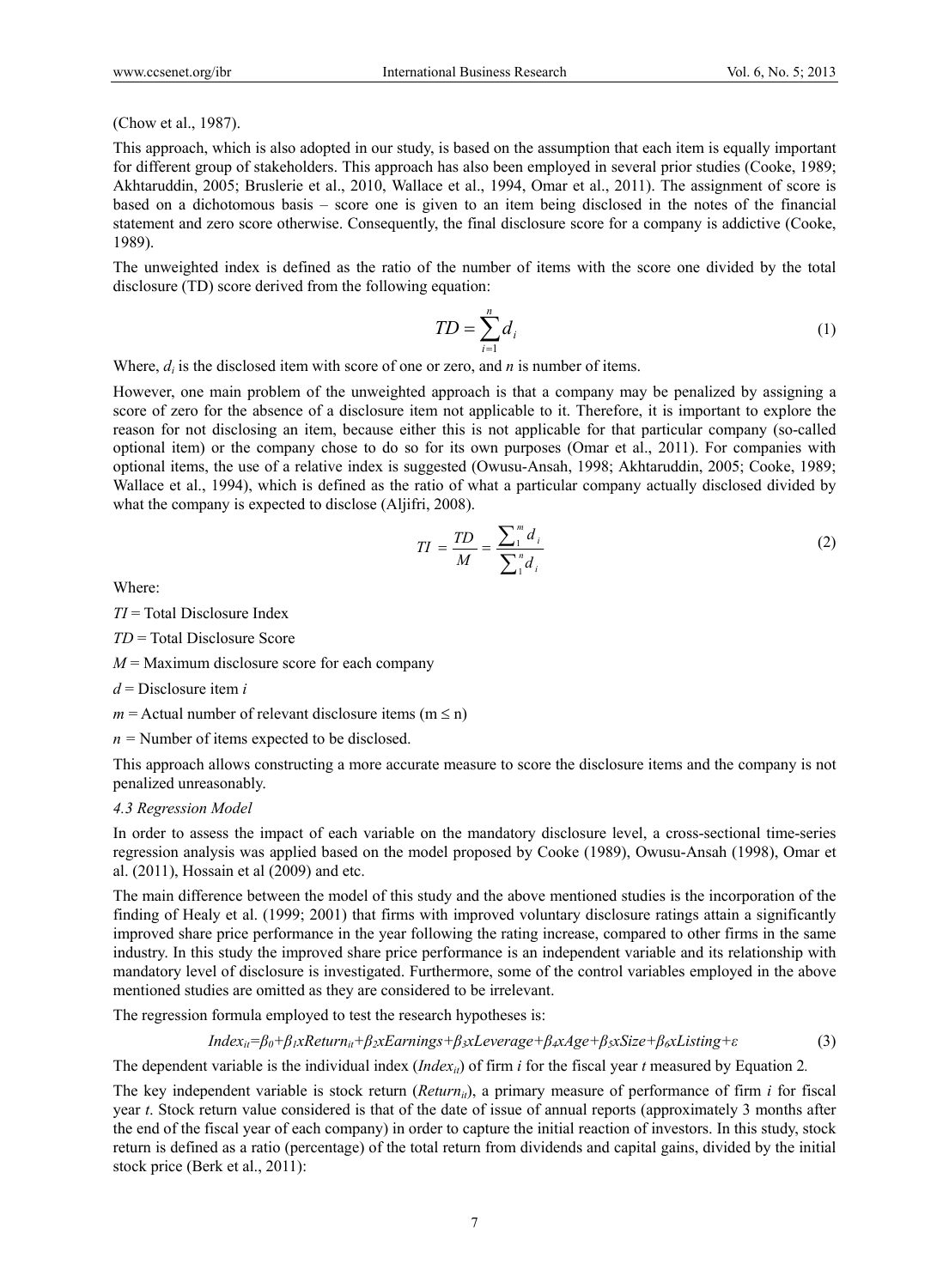$$
R_{t+1} = \frac{Div_{t+1} + P_{t+1}}{P_t} - 1
$$
\n<sup>(4)</sup>

Where:

 $R_{t+1}$  = Total return

 $Div_{t+1}$  = Amount of dividend on date  $t+1$ 

 $P_t$  = Price of the stock on date *t* 

 $P_{t+1}$  = Price of the stock on date  $t+1$ .

*4.4 Sample of the Study* 

Primary data were collected through archival research from companies' annual reports. As mentioned before, the sample of this study consists of companies included in the UK "FTSE 350 Index". The main reason is that UK companies are subject to constant scrutiny and invigilation to a great extent, thus they are known for their best practice in disclosing high quality information and long reporting history (Iatridis, 2008).

The FTSE 350 Index is a market capitalization weighted stock market index incorporating the largest 350 companies based on their capitalization, which they have their primary listing on the London Stock Exchange. It is a combination of the FTSE 100 Index of the largest 100 companies and the FTSE 250 Index of the next largest 250 companies. Financial institutions were excluded from the sample as they have specific requirements under the IFRSs not comparable to the companies from other industries. The final sample consists of 20 companies, selected randomly in order to avoid bias (Table 1), and thus, 100 observations were gathered during the five-year period of 2006-2010 studied.

|  |  |  |  | Table 1. Sector representation in the sample |  |  |  |
|--|--|--|--|----------------------------------------------|--|--|--|
|--|--|--|--|----------------------------------------------|--|--|--|

|                                     | Number of companies |                  |  |
|-------------------------------------|---------------------|------------------|--|
| Sector                              | Total available     | Selected         |  |
| Mining                              | 24                  | $\overline{2}$   |  |
| General retailers                   | 16                  | $\overline{c}$   |  |
| Oil& Gas producers                  | 16                  | 2                |  |
| Media                               | 14                  | 2                |  |
| Aerospace & Defense                 | 8                   | 1                |  |
| Household Goods & Home Construction | 8                   | 1                |  |
| <b>Industrial Engineering</b>       | 7                   | 1                |  |
| Oil Equipment & Services            | 7                   | 1                |  |
| Chemicals                           | 6                   | 1                |  |
| Food & Drug Retailers               | 6                   | 1                |  |
| Food Producers                      | 6                   | 1                |  |
| Gas, Water and Multiutilities       | 6                   | 1                |  |
| Industrial Metal & Mining           | 3                   | 1                |  |
| Personal Goods                      | 3                   | 1                |  |
| Electricity                         | 2                   | 1                |  |
| Automobiles & Parts                 | 1                   | 1                |  |
| <b>Support Services</b>             | 32                  | $\theta$         |  |
| Travel & Leisure                    | 23                  | $\mathbf{0}$     |  |
| Software & Computer Services        | 10                  | $\mathbf{0}$     |  |
| Fixed Line Telecommunications       | 7                   | $\mathbf{0}$     |  |
| Electronic & Electrical equipment   | 6                   | $\bf{0}$         |  |
| Pharmaceuticals & Biotechnology     | 6                   | $\Omega$         |  |
| General industries                  | 5                   | 0                |  |
| Technology Hardware & Equipment     | 5                   | $\boldsymbol{0}$ |  |
| Beverages                           | 4                   | $\boldsymbol{0}$ |  |
| Construction & Materials            | 4                   | $\boldsymbol{0}$ |  |
| Health Care Equipment & Services    | 2                   | $\boldsymbol{0}$ |  |
| <b>Industrial Transportation</b>    | 2                   | 0                |  |
| Mobile Telecommunications           | $\overline{2}$      | $\theta$         |  |
| Tobacco                             | $\overline{2}$      | $\mathbf{0}$     |  |
| Forestry& Paper                     | 1                   | $\theta$         |  |
| Financial institutions              | 106                 | $\theta$         |  |
| Total                               | 350                 | 20               |  |

8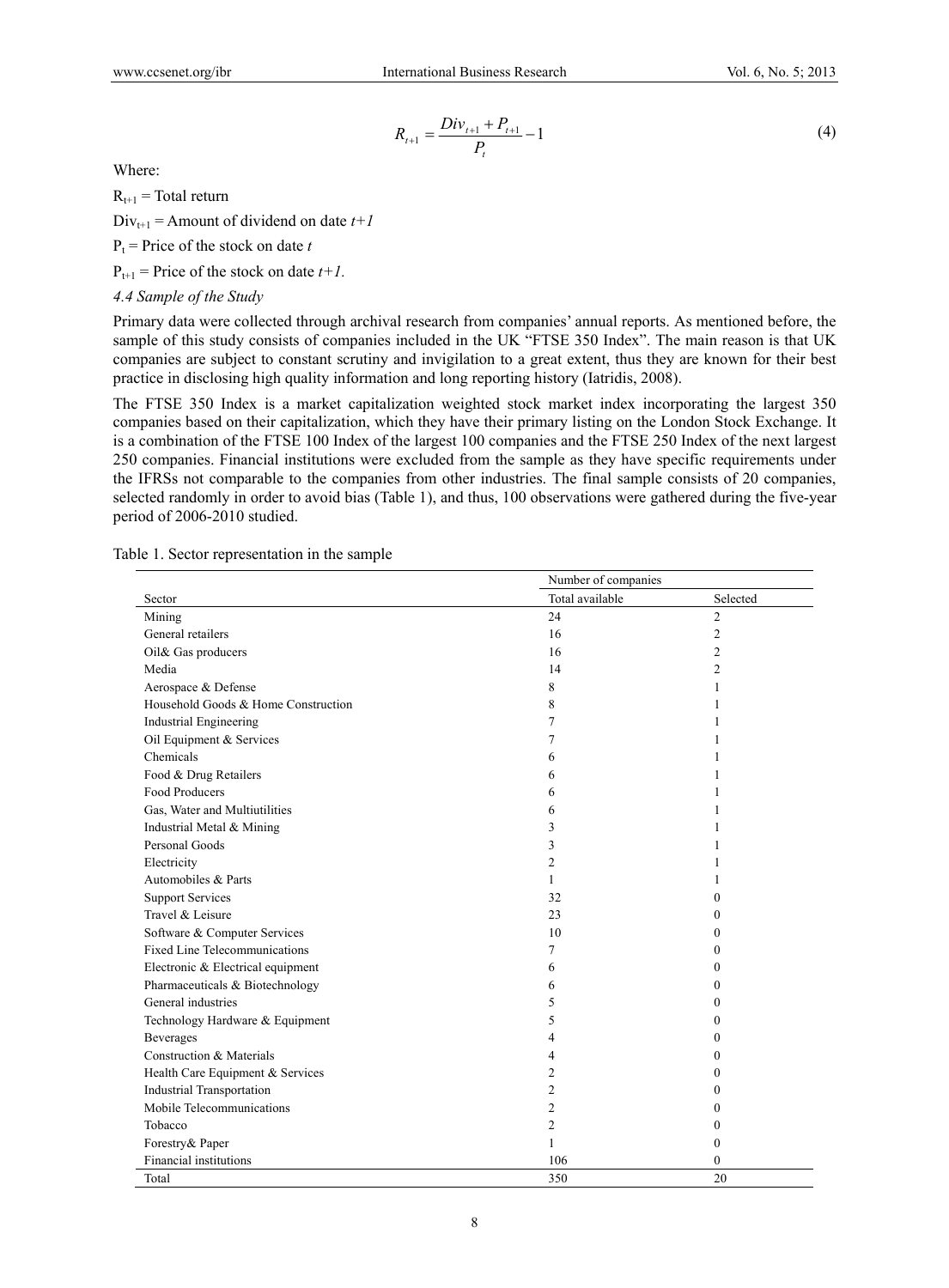Officially, 2005 is the first year when listing companies were obliged to produce financial statements under the IFRSs. But some companies utilized the exemptions allowed under IFRS 1 "First Time Adoption of International Financial Reporting Standards". Since this could jeopardize the comparability among companies, the construction of the disclosure index and its scoring, 2006 was selected as the first year to be examined. 2011 was excluded from the analysis because several companies have different year end (e.g. in June or in September), therefore, there was a lack of financial information for these companies for 2011 when conducting the research.

The only variable, which is not available in the annual reports, is *Return*. Stock prices required to perform the calculations were collected from publicly available sources (either from Yahoo!Finance or company website).

#### **5. Research Results**

#### *5.1 Descriptive Statistics*

Table 2 summarizes the descriptive statistics for the variables used in the study. Panel A reports dependent variable per year and Panel B reports all variables for the five-year period. The average mandatory disclosure index for the five-year period is 91.51% (with minimum 69.31% and maximum 100%), which is consistent with the disclosure indexes reported by Wallace et al. (1995) in Hong Kong (mean 72.54%), Owusu-Ansah (1998) in Zimbabwe (mean 74.43%) and Omar et al. (2011) in Jordan (mean 83.12%). However, the disclosure index of this study is a bit higher than that of the previous ones, which can be attributed to the high-quality disclosure practice of the UK listing companies compared with that of other countries.

Panel A indicates a gradual progress of disclosure index during the studied five year period. 2006 is the year with the lowest disclosure index (mean 87.82%), but it is still higher compared to the above mentioned studies, probably because this year was only the second year after the adoption of the IFRSs in the EU and the companies had not gained sufficient experience how to report properly under the IFRSs.

According to Panel B there is a broad range of variation in leverage and size. Leverage ranges from 0.1386 to 0.9714 with a mean of 0.6084 and standard deviation of 0.1671, and size ranges from 4.5116 to 10.1533 with mean 7.8750 and standard deviation 1.2511. The size distribution is skewed. Skewness is mitigated by utilizing natural logarithm of size in the regression analysis, consistent with prior studies (Hossain et al., 2009). On the contrary, return and earnings are consistent to each other. Return ranges from -0.8657 to 3.5360 with a mean of 0.1644 and a standard deviation of 0.7031, and earnings range from -0.8636 to 3.0245 with a mean of 0.1185 and a standard deviation of 0.3925.

| Panel A: Descriptive statistics for dependent variable Disclosure index |        |                    |           |         |  |  |
|-------------------------------------------------------------------------|--------|--------------------|-----------|---------|--|--|
| Year                                                                    | Mean   | Standard deviation | Min       | Max     |  |  |
| 2006                                                                    | 0.8782 | 0.0655             | 0.6931    | 0.9688  |  |  |
| 2007                                                                    | 0.9015 | 0.0578             | 0.7273    | 0.9762  |  |  |
| 2008                                                                    | 0.9256 | 0.0535             | 0.7358    | 0.9883  |  |  |
| 2009                                                                    | 0.9342 | 0.0578             | 0.7327    | 1.0000  |  |  |
| 2010                                                                    | 0.9358 | 0.0523             | 0.7619    | 1.0000  |  |  |
| Panel B: Descriptive statistics for all variables for five-year period  |        |                    |           |         |  |  |
| Variable                                                                | Mean   | Standard deviation | Min       | Max     |  |  |
| Disclosure index                                                        | 0.9151 | 0.0606             | 0.6931    | 1.0000  |  |  |
| Return                                                                  | 0.1644 | 0.7031             | $-0.8657$ | 3.5360  |  |  |
| Earnings                                                                | 0.1185 | 0.3925             | $-0.8636$ | 3.0245  |  |  |
| Leverage                                                                | 0.6084 | 0.1671             | 0.1386    | 0.9714  |  |  |
| Age                                                                     | 0.9900 | 0.1000             | 0.0000    | 1.0000  |  |  |
| Size                                                                    | 7.8760 | 1.2511             | 4.5116    | 10.1533 |  |  |
| Listing                                                                 | 0.5000 | 0.5025             | 0.0000    | 1.0000  |  |  |

Table 2. Summary statistics (number of observations 100)

Panel C: Descriptive statistics per Listing status

Number of observations: FTSE 100 - 50; FTSE 250 - 50

Disclosure index

| Listing status  | Mean   | Standard deviation | Min    | Max   |
|-----------------|--------|--------------------|--------|-------|
| <b>FTSE 250</b> | 0.9072 | 0.9244             | 0.6931 | .0000 |
| FTSE 100        | 0.9230 | 0.922              | 0.8298 | .0000 |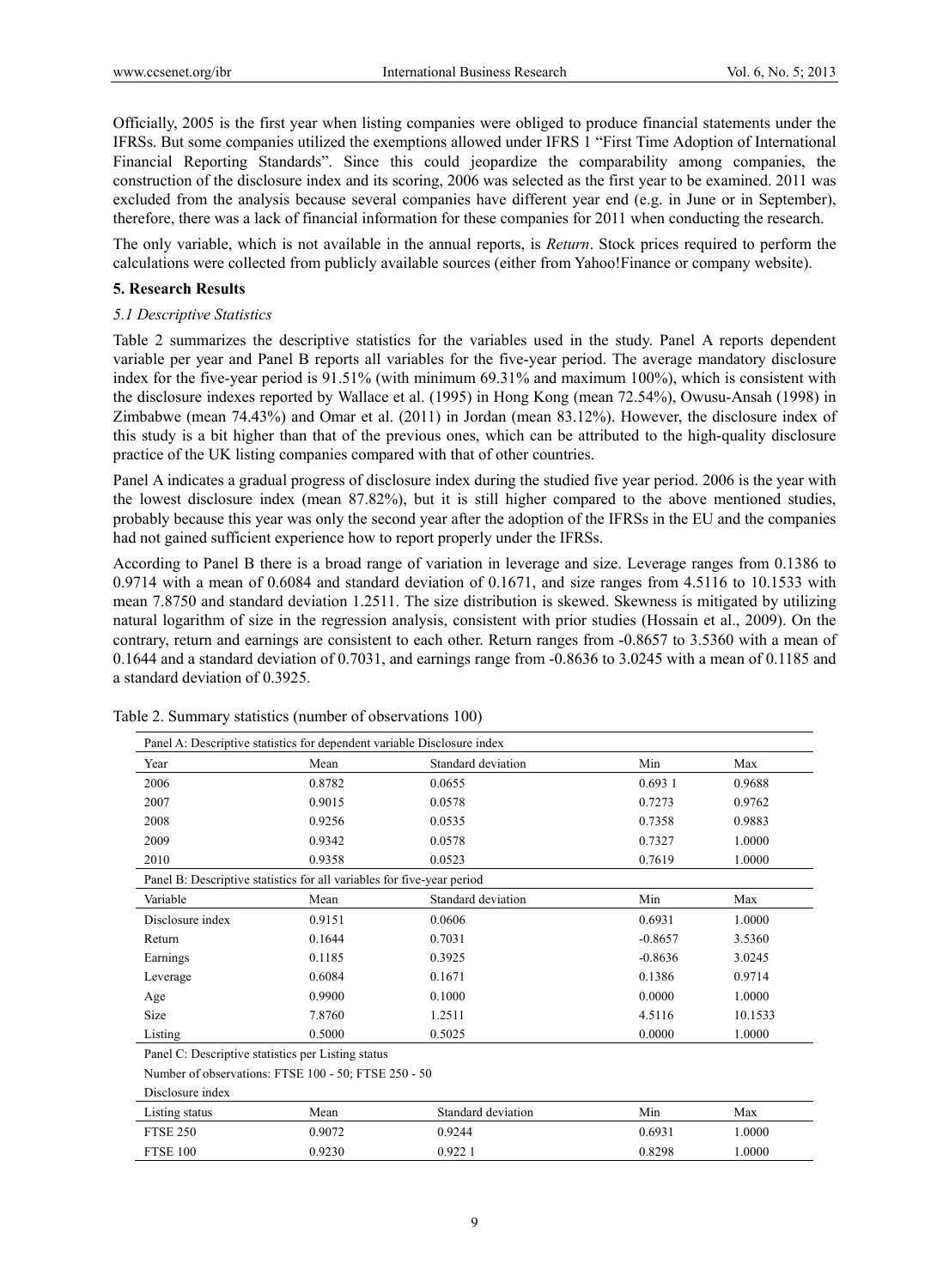# *5.2 Correlation (Univariate) Analysis Results*

The Pearson product-moment correlation matrix of the dependent and independent variables is presented in Table 3. The Pearson correlation coefficients between disclosure index and age and leverage are higher, and significant at 5% level, than the correlation coefficients between disclosure index and every other independent variable. This suggests that age and leverage captured phenomena may be different from those other variables could be impounding and collinearity among age and leverage may be an issue, while collinearity across the other variables is not. Leverage and age are also significantly correlated to each other (0.2839). Other statistically significant but lower coefficients are found between leverage and size (0.3405), and listing status and size (0.6424). These significant correlations suggest that multicollinearity may be a problem. One way to cope with these highly-correlated variables is to drop one or two of them from the regression equations (Wallace et al., 1995). A robustness test is performed in the subsequent section.

| Variable   | Score (TI)  | Return     | Earnings  | Leverage    | Age    | Size        | Listing |
|------------|-------------|------------|-----------|-------------|--------|-------------|---------|
| Score (TI) | 1.0000      |            |           |             |        |             |         |
| Return     | $0.1581*$   | 1.0000     |           |             |        |             |         |
|            | 0.1163      |            |           |             |        |             |         |
| Earnings   | $-0.0794$   | 0.0387     | 1.0000    |             |        |             |         |
|            | 0.4322      | 0.7025     |           |             |        |             |         |
| Leverage   | $0.1988**$  | $0.2238**$ | $-0.0613$ | 1.0000      |        |             |         |
|            | 0.0474      | 0.0252     | 0.5445    |             |        |             |         |
| Age        | $0.2552***$ | 0.1359     | 0.0170    | $0.2839***$ | 1.0000 |             |         |
|            | 0.0104      | 0.1778     | 0.8669    | 0.0042      |        |             |         |
| Size       | 0.1014      | $-0.0443$  | $-0.0188$ | $0.3405***$ | 0.1003 | 1.0000      |         |
|            | 0.3153      | 0.6615     | 0.8525    | 0.0005      | 0.3208 |             |         |
| Listing    | 0.1311      | 0.0472     | $-0.0707$ | $0.1528*$   | 0.1005 | $0.6424***$ | 1.0000  |
|            | 0.1935      | 0.6411     | 0.4844    | 0.1291      | 0.3198 | 0.0000      |         |

Table 3. Pearson correlation matrix

Notes: \* Significant at p<0.1; \*\* Significant at p<0.05; \*\*\* Significant at p<0.01.

According to Healy et al. (1999) the disclosure rating is positively associated with stock return, which is also the case in this study (0.1581 significant at 10% level) and thus, hypothesis 1 is supported. The relationship between earnings and extent of mandatory disclosure was found negative and insignificant (-0.0794), which corresponds to the results from the studies of Wallace et al. (1995), Belkaoui et al. (1978), Aljifri (2008) and others. As mentioned above, this is probably due to the fact that unprofitable companies will release more information trying to explain their poor performance in order not to be penalized. Thus, hypothesis 2a is not supported.

There is also a significant positive association between leverage and the extent of mandatory disclosure (0.1988). The results support hypothesis 2b and the perspective of agency theory that higher leverage companies disclose more information in order to avoid agency costs (Omar et al., 2011) or assuage investors' concerns about their financial conditions (Wallace et al., 1994; Iatridis, 2008; Inchausti, 1997). The results are consistent with those of prior studies (Wallace et al., 1994; 1995; Iatridis, 2008; Yu, 2011 and others). Furthermore, positive and significant correlation was also found between age and the extent of mandatory disclosure (0.2552), as it was indicated in prior studies by Owusu-Ansah (1998), and thus hypothesis 2c is supported. This can be explained by the so-called learning curve (Owusu-Ansah, 1998), when mature companies get used to mandatory disclosure requirements and consequently, the disclosure index increases over time.

The analysis revealed a positive association between size and the extent of mandatory disclosure (0.1014), which is consistent with the studies of Cerf (1961), Buzby (1974), Cooke (1989), Omar et al. (2011) and others, but statistically insignificant. The general rule is that large firms achieve greater economies of scale regarding information disclosure than small firms (Omar et al., 2011). In line with Cooke (1989), Wallace et al. (1994) and Omar et al. (2011) the listing status was found to be positively correlated with the extent of disclosure (0.1311), but statistically insignificantly. Panel C of Table 2 reveals that the mean of mandatory disclosure for companies listed in FTSE 100 Index is higher than that of companies listed in FTSE 250 Index (0.9230 against 0.9072 respectively). Thus, companies listed in FTSE 100 Index are more compliant to the IFRSs requirements. Thus, hypotheses 2d and 2e are partially supported.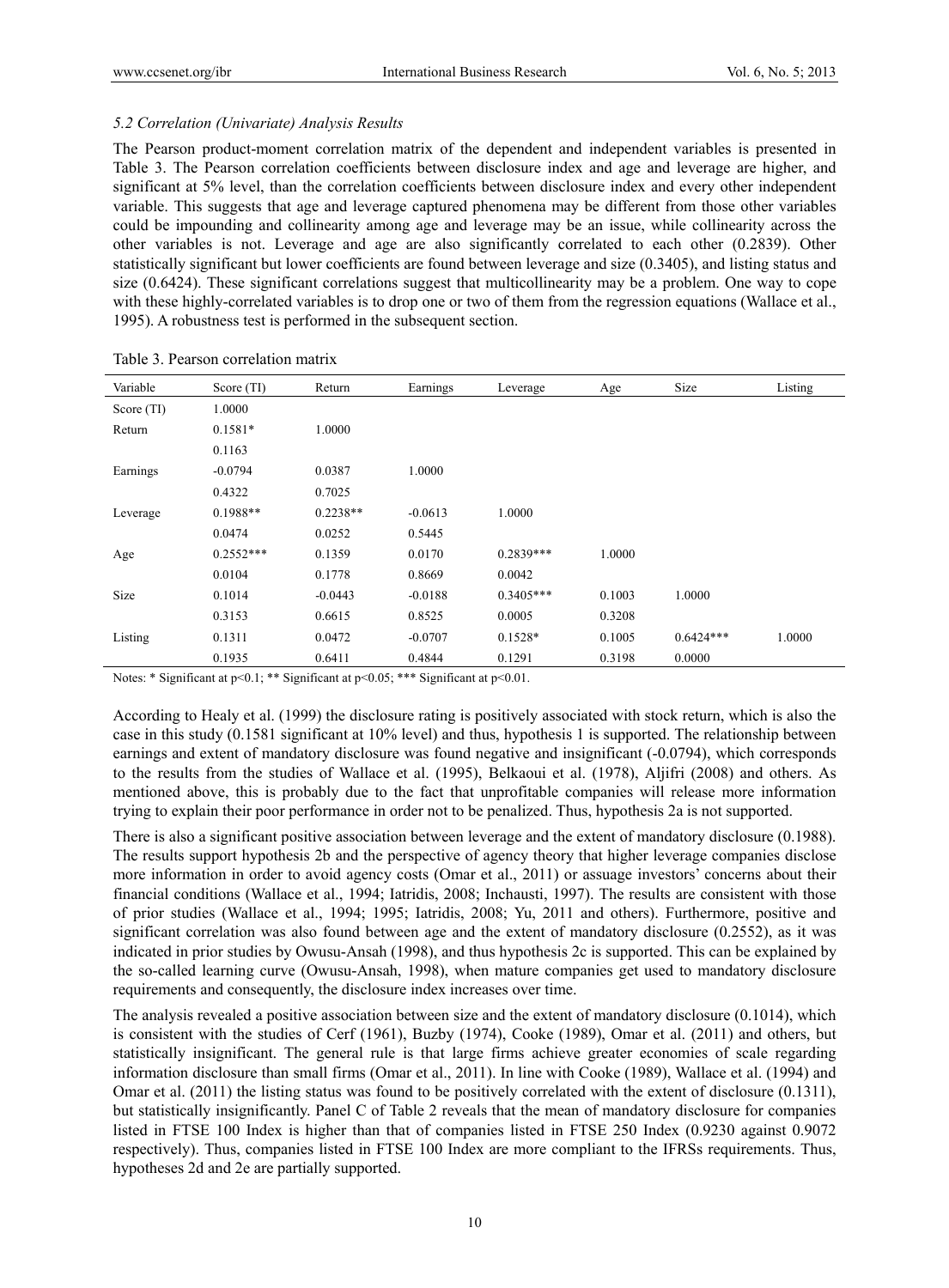# *5.3 Regression (Multivariate) Analysis Results*

Table 4 presents the results of OLS regression model for all variables in order to assess the impact of each variable on the mandatory disclosure. The multiple regression model is statistically significant. The adjusted  $R<sup>2</sup>$ indicates that 6.57% of the variation of the dependent variable is explained by the variations of the independent variables.

| Table 4. OLS regression results |  |  |  |  |
|---------------------------------|--|--|--|--|
|---------------------------------|--|--|--|--|

|                        | Index <sub>it</sub> = $\beta_0$ + $\beta_1$ x Return <sub>it</sub> + $\beta_2$ x Earnings + $\beta_3$ x Leverage + $\beta_4$ x Age + $\beta_5$ x Size + $\beta_6$ x Listing + $\varepsilon$ |            |              |            |        |
|------------------------|---------------------------------------------------------------------------------------------------------------------------------------------------------------------------------------------|------------|--------------|------------|--------|
| Variable               | Expected sign                                                                                                                                                                               | β          | t-statistics | $p$ -value | VIF    |
| Constant               |                                                                                                                                                                                             | 0,7747     | 10,7500      | $0.0000**$ |        |
| Return                 | $\qquad \qquad +$                                                                                                                                                                           | 0,0148     | 1,6700       | 0,0980*    | 1,1100 |
| Earnings               | ?                                                                                                                                                                                           | $-0,0111$  | $-0,7400$    | 0,4630     | 1,0100 |
| Leverage               | $\! + \!\!\!\!$                                                                                                                                                                             | 0,0649     | 1,6000       | $0,1140*$  | 1,3300 |
| Age                    | $\qquad \qquad +$                                                                                                                                                                           | 0,1068     | 1,6900       | $0.0940*$  | 1,1500 |
| Size                   | $^{+}$                                                                                                                                                                                      | $-0,0015$  | $-0,2300$    | 0,8220     | 1,9100 |
| Listing status         | $^{+}$                                                                                                                                                                                      | 0,0111     | 0,7200       | 0,4740     | 1,7500 |
| Model summary          |                                                                                                                                                                                             |            |              |            |        |
| Number of observations |                                                                                                                                                                                             | 100        |              |            |        |
| $R^2$                  |                                                                                                                                                                                             | 0,1223     |              |            |        |
| Adjusted $R^2$         |                                                                                                                                                                                             | 0,0657     |              |            |        |
| $F$ -value             |                                                                                                                                                                                             | 2,1600     |              |            |        |
| $p$ –value             |                                                                                                                                                                                             | $0.0538**$ |              |            |        |
| Mean VIF               |                                                                                                                                                                                             | 1,3800     |              |            |        |

Notes: \* Significant at p<0.1; \*\* Significant at p<0.05; Table 2 defines the variables.

The coefficients of return, leverage and age are positive and statistically significant, between 5% and 10% levels, which support the relevant hypotheses. The coefficients for earnings (Hossain et al., 2009; Aljifri, 2008; Belkaoui et al., 1978, Spero, 1979), size (Aljifri, 2008; Spero, 1979; Akhtaruddin, 2005), and listing status (Omar et al., 2011) are insignificant and in line with the expected signs except for size. Given that the correlation analysis revealed a positive relationship between company size and the extent of mandatory disclosure, the negative relationship found by the regression analysis may be attributed to the multicollinearity effect with other independent variables. In order to address this issue a robustness test was performed (Table 5).

The Pearson correlation matrix revealed several significant correlations between the independent variables which indicate the potential existence of multicollinearity. Although none of the correlation coefficients verges to one, the correlation coefficients between leverage and age, size and leverage, and listing status and size are remarkably high compared with those between other variables. Table 4 reports that VIF for the independent variables are less than 10, suggesting that there is no multicollinearity between these variables (Aljifri, 2008). Despite this, contradictory results could occur, since the effect of multicollinearity (even though it is minor) still exists. In order to estimate the effect of multicollinearity, the regression model was modified and several regression models were employed (Table 5).

Model A (leverage and age excluded) yields significantly poor results. The adjusted  $R^2$  is only and moreover, this model is statistically insignificant. Therefore, leverage and age should not be omitted from the regression model. The results from both Model B (leverage and size omitted) and Model C (size and listing status omitted) are in line with the initial multiple regression model and they support hypothesis 1. However, Model C yields the best results, as it is statistically significant and adjusted  $R^2$  equals to 7.94%, which means that the significant correlation between size and listing status negatively affects the outcome.

Overall, it could be concluded that the extent of mandatory disclosure and share price anticipation of earnings are positively associated with each other indicating that managers should not treat mandatory disclosure as a routine obligation, but they should strictly comply with all disclosure requirements imposed by IASB.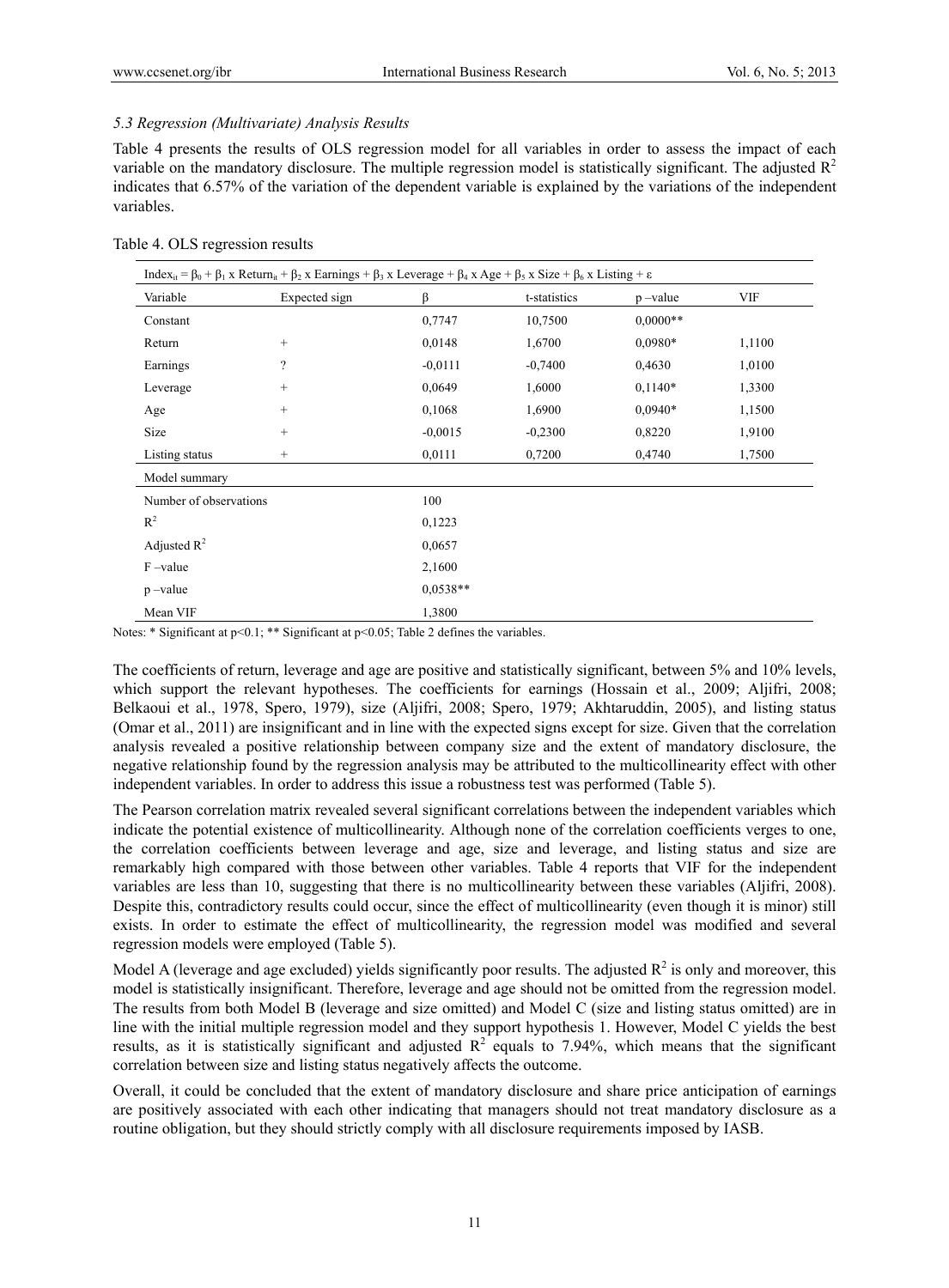| Model         | Variable       | β         | t-statistics | $p$ -value | Adjusted $\mathbb{R}^2$ | $F$ -value | p-value    |
|---------------|----------------|-----------|--------------|------------|-------------------------|------------|------------|
| A             | Return         | 0.0138    | 1,5800       | 0,1170     | 0,0078                  | 1,1900     | 0,3188     |
|               | Earnings       | $-0,0121$ | $-0,7800$    | 0,4360     |                         |            |            |
|               | Leverage       | omitted   |              |            |                         |            |            |
|               | Age            | omitted   |              |            |                         |            |            |
|               | Size           | 0,0026    | 0,4000       | 0,6870     |                         |            |            |
|               | Listing status | 0,0101    | 0,6400       | 0,5260     |                         |            |            |
| B             | Return         | 0,0108    | 1,2700       | 0,2060     | 0,0596                  | 2,5700     | $0.0429**$ |
|               | Earnings       | $-0.0126$ | $-0.8300$    | 0,4080     |                         |            |            |
|               | Leverage       | omitted   |              |            |                         |            |            |
|               | Age            | 0,1393    | 2,3300       | $0.0220**$ |                         |            |            |
|               | Size           | omitted   |              |            |                         |            |            |
|               | Listing status | 0,0116    | 0,9800       | 0,3290     |                         |            |            |
| $\mathcal{C}$ | Return         | 0,0153    | 1,7500       | $0.0830*$  | 0,0794                  | 3,1300     | $0,0181**$ |
|               | Earnings       | $-0,0121$ | $-0,8100$    | 0,4210     |                         |            |            |
|               | Leverage       | 0,0662    | 1,7400       | $0.0850*$  |                         |            |            |
|               | Age            | 0,1393    | 2,3300       | $0.0220**$ |                         |            |            |
|               | Size           | omitted   |              |            |                         |            |            |
|               | Listing status | omitted   |              |            |                         |            |            |

|  | Table 5. Multiple regression results – Robustness test (number of observations 100) |  |  |
|--|-------------------------------------------------------------------------------------|--|--|
|  |                                                                                     |  |  |

Notes: \* Significant at p<0.1; \*\* Significant at p<0.05.

#### **6. Conclusion, Limitations and Recommendations**

This study empirically investigated the association between mandatory disclosure and company value, expressed by the share price anticipation of earnings, as well as, other factors that influence mandatory disclosure practice. The analysis revealed that, on average, the sample companies disclose information for the 91.51% of items required, indicating high compliance with the mandatory rules. This means that listed companies in UK place a lot of emphasis on the IFRSs disclosures, namely, the IASB help companies to become aware of the consequences of non-disclosure of adequate information in their annual reports. Moreover, the overall compliance with mandatory disclosure by UK companies is high compared to the companies of other countries. The study also revealed that companies gradually increased their level of disclosure since 2006, indicating that companies gradually develop their reporting practice and become more experienced in providing financial information for investors and other market participants.

A significant association, at 0.10 level, was detected between company value and the extent of mandatory disclosure that is consistent with previous research. Additionally, it was found that leverage and age are significantly correlated with mandatory disclosure, while other company characteristics, such as earnings, size and listing status are not. These results are also consistent with previous researches. The findings support the regulation theory, which argues that regulation is a significant positive factor of the level of disclosure; therefore disclosure should not rely solely on the market mechanism. Consequently, managers should take all the necessary measures to ensure that all mandatory information items are adequately disclosed in the annual report in order to avoid penalties and therefore, obtain benefits for their company (i.e. lower cost of capital, high stock liquidity, etc).

However, there are some limitations in this study, thus the results should be treated with caution. First of all, the number of observations is quite limited due to the fact that the necessary data are not in a digital form and they were manually collected. Moreover the sample consisted of companies included in the FTSE 350 Index of London Stock Market, which determines the level and quality of the financial reporting, the accuracy of forecasts about the future value of companies and the transparency. These companies have internal incentives to ensure high quality of disclosure in order to meet the expectations of investors. Second, the disclosure index scoring and the interpretation of results inevitably suffer from subjectivity, due to the nature of the research topic. Third, the IFRSs are constantly updated by IASB: new amendments, revisions of old standards and issuance of new standards. Therefore, the construction of disclosure index should also be updated respectively. Finally, while statistical analysis helps to determine the nature and the magnitude of the impact of the significant corporate attributes on mandatory disclosure, it cannot reveal the underlying reasons of this relationship.

Notwithstanding the above limitations, the results are sufficiently interesting to justify an extension of such a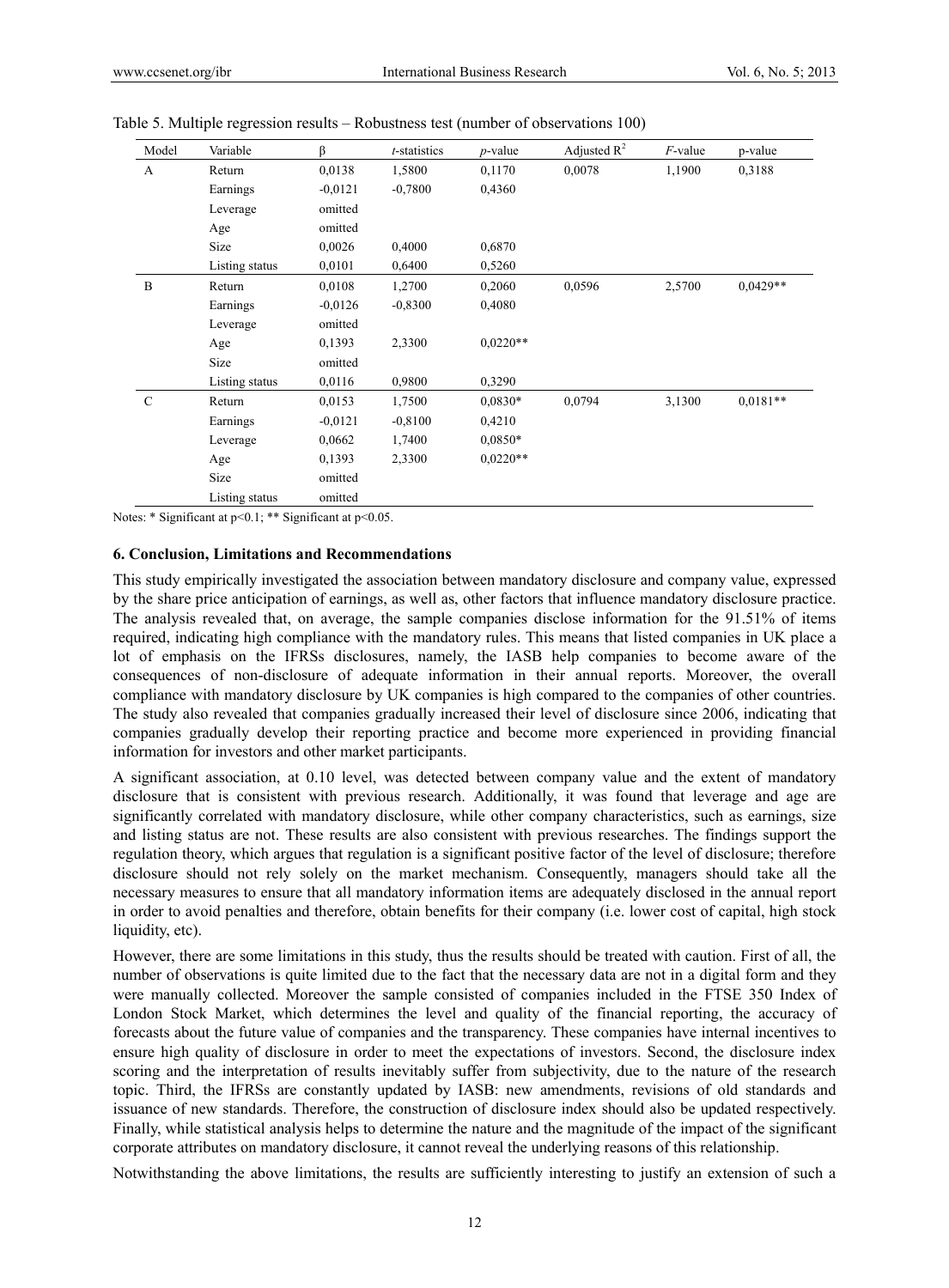research to a larger sample size and to other economies. Furthermore, future research could incorporate corporate governance issues that have become more significant in recent years, such as whether board composition affects disclosure practice or whether the relationships between management, board of directors, other shareholders impact on the extent of disclosure. Moreover, since particular industries and financial companies were excluded from the sample of this study, future research could be extended by the inclusion of these industries.

### **References**

- Adina, P., & Ion, P. (2008). Aspects regarding corporate mandatory and voluntary disclosure. *Annals of the University of Oradea: Economic Science, 3*(1), 1407-1411.
- Admati, A. R., & Pfleiderer, P. (2000). Forcing firms to talk: financial disclosure regulation and externalities. *The Review of Financial Studies, 13*, 479-519. http://dx.doi.org/10.1093/rfs/13.3.479
- Ahmed, K., & Nicholls, D. (1994). The impact of non-financial company characteristics on mandatory compliance in developing countries: The case of Bangladesh. *The International Journal of Accounting, 29*(1), 60-77.
- Akhtaruddin, M. (2005). Corporate disclosure practices in Bangladesh. *The International Journal of Accounting*, *40*, 399-422. http://dx.doi.org/10.1016/j.intacc.2005.09.007
- Al-Htaybat, K., & Napier, C. (2006). A framework for financial disclosure theories. *Working paper*, School of Management University of Southampton.
- Aljifri, K. (2008). Annual report disclosure in a developing country: The case of the UAE. *Advances in Accounting, incorporating Advances in International Accounting, 24*, 93-100. http://dx.doi.org/10.1016/j.adiac.2008.05.001
- Al-Razeen, A., & Karbhari, Y. (2004). Interaction between compulsory and voluntary disclosure in Saudi Arabian corporate annual reports. *Managerial Auditing Journal*, *19*(3), 351-360. http://dx.doi.org/10.1108/02686900410524364
- Barako, D., Hancock, P., & Izan, H. (2006). Factors influencing voluntary corporate disclosure by Kenyan companies. *Corporate Governance: An International Review, 14*(2), 107-125. http://dx.doi.org/10.1111/j.1467-8683.2006.00491.x
- Barrett, M. E. (1977). The extent of disclosure in annual report of large companies in seven countries. *The International Journal of Accounting, 13*(2), 1-25.
- Belkaoui, A., & Kahl, A. (1978). Corporate Financial Disclosure in Canada. Research Monograph No. 1 of Canadian Certified General Accountants Association, Vancouver, 1978.
- Berk, J., & DeMarzo, P. (2011). *Corporate Finance* (2nd ed.). England: Pearson Education Limited.
- Beyer, A., Cohen, A. D., Lys, T. Z., & Walther, B. R. (2010). The financial reporting environment: Review of the recent literature. *Journal of Accounting and Economics, 50*, 296-343. http://dx.doi.org/10.1016/j.jacceco.2010.10.003
- Bruslerie, H., & Gabteni, H. (2010). *Voluntary financial disclosure, introduction of IFRS and the setting of a communication policy: An empirical test on SBF French firms using a publication score*. Multinational Financial Society, Barcelona: Espagne.
- Buzby, S. L. (1974). Selected items of information and their disclosure in annual reports. *Accounting Review*, *49*(3), 423-435.
- Cerf, A. R. (1961). *Corporate reporting and investment decisions*. Berkeley: The University of California Press.
- Choi, F. D. S. (1973). Financial disclosure and entry to European Markets. *Journal of Accounting Research*, *11*, 159-179. http://dx.doi.org/10.2307/2490187
- Chow, C. W., & Wong-Boren, A. (1987). Voluntary financial disclosure by Mexican corporation. *The Accounting Review*, *62*(3), 533-541.
- Cooke, T. E. (1989). Disclosure in the corporate annual reports of Swedish companies. *Accounting and Business Research*, *19*(74), 113-124. http://dx.doi.org/10.1080/00014788.1989.9728841
- Copeland, R. M., & Fredericks, M. (1968). Extent of Disclosure. *Journal of Accounting Research*, *6*(1), 106-113. http://dx.doi.org/10.2307/2490127
- Core, J. (2001). A Review of the Empirical Disclosure Literature: Discussion. *Journal of Accounting and*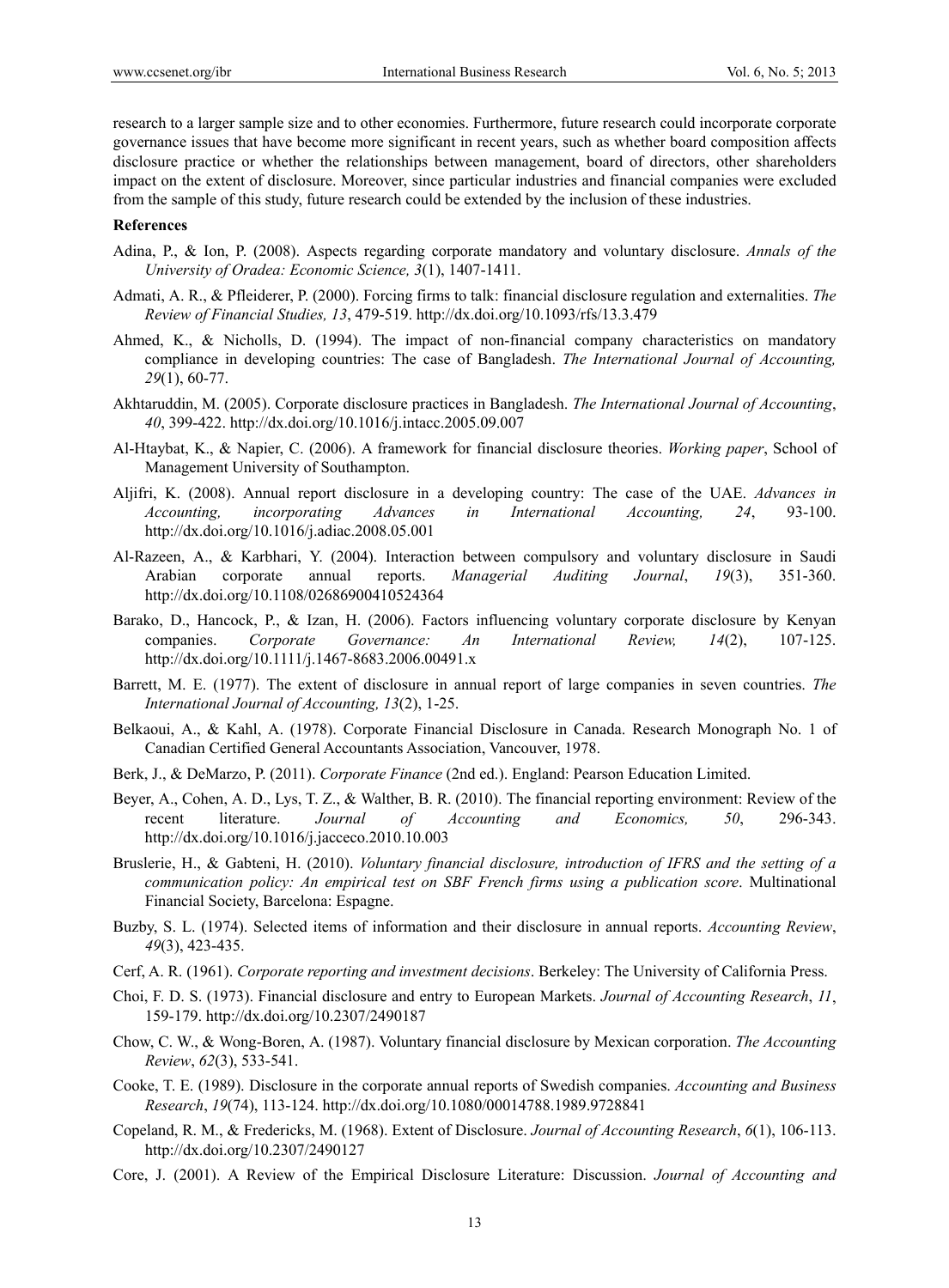*Economics, 31*, 441-456. http://dx.doi.org/10.1016/S0165-4101(01)00036-2

- Courtis, J. K. (1979)*.* Annual Report Disclosure in New Zealand: Analysis of Selected Corporate Attributes. Research Study No. 8, University of New England, Armidale.
- Damodaran, A. (2009). The Dark Side of Valuation, 2nd Edition: Valuing Young, Distressed, and Complex Businesses. Retrieved from http://people.stern.nyu.edu/adamodar/pdfiles/DSV2/Ch11.pdf
- Darrough, M. N. (1993). Disclosure policy and competition: Cournot vs. Bertrand. *The Accounting Review, 68*(3), 534-561.
- Dye, R. A., & Sunder, S. S. (2001). Why not allow FASB and IASB standards to compete in the U.S.? *Accounting Horizons, 15*, 257-271.
- Dye, R. A. (1985). Strategic accounting choice and the effect of alternative financial reporting requirements. *Journal of Accounting Research, 23*(2), 544-574. http://dx.doi.org/10.2307/2490826
- Dye, R. A. (1986). Proprietary and nonproprietary disclosures. *The Journal of Business, 59*(2), 331-366. http://dx.doi.org/10.1086/296331
- Dye, R. A., & Sridhar, S. S. (2008). A positive theory of flexibility in accounting standards. *Journal of Accounting and Economics, 46*, 312-333. http://dx.doi.org/10.1016/j.jacceco.2008.09.002
- Easterbrook, F., & Fischel, D. (1991). *The Economic Structure of Corporate Law*. Cambridge, MA: Harvard University Press.
- Einhorn, E. (2005). The nature of the interaction between mandatory and voluntary disclosures. *Journal of Accounting Research*, *43*(4), 593-621. http://dx.doi.org/10.1111/j.1475-679X.2005.00183.x
- Entwistle, G. M. (1997). *Managing disclosure: The case of research and development in knowledge-based firms*. (PhD Thesis). The University of Western Ontario, Canada.
- Graham, J. R., Harvey, C. R., & Rajgopal, S. (2005). The economic implications of corporate financial reporting. *Journal of Accounting and Economics, 40*, 3-73. http://dx.doi.org/10.1016/j.jacceco.2005.01.002
- Gray, S. J., & Vint, H. M. (1995). The impact of culture on accounting disclosures: some international evidence. *Asia-Pacific Journal of Accounting*, *21*, 33-43. http://dx.doi.org/10.1080/10293574.1995.10510476
- Haniffa, R. M., & Cooke, T. E. (2002). Culture, corporate governance and disclosure in Malaysian corporations. *Abacus*, *38*(3), 317-349. http://dx.doi.org/10.1111/1467-6281.00112
- Healy, P. M., & Palepu, K. G. (2001). Information asymmetry, corporate disclosure, and the capital markets: A review of the empirical disclosure literature. *Journal of Accounting and Economics, 31*, 405-440. http://dx.doi.org/10.1016/S0165-4101(01)00018-0
- Healy, P. M., Hutton, A. P., & Palepu, K. G. (1999). Stock performance and intermediation changes surrounding sustained increases in disclosure. *Contemporary Accounting Research,* Fall, 485-520. http://dx.doi.org/10.1111/j.1911-3846.1999.tb00592.x
- Hossain, M., & Hammami, H. (2009). Voluntary disclosure in the annual reports of an emerging country: the case of Qatar. *Advances in Accounting, incorporating Advances in International Accounting, 25*, 255-265. http://dx.doi.org/10.1016/j.adiac.2009.08.002
- Hossain, M., Tan, L. M., & Adams, M. (1994). Voluntary disclosure in an emerging capital market: Some empirical evidence from companies listed on the Kuala Lumpur stock exchange. *International Journal of Accounting*, *29*(4), 334-351.
- Hussainey, K., & Walker, M. (2009). The effects of voluntary disclosure and dividend propensity on prices leading earnings. *Accounting and Business Research*, *39*(1), 37-55. http://dx.doi.org/10.1080/00014788.2009.9663348
- Hussainey, K., Schleicher, T., & Walker, M. (2003). Undertaking large-scale disclosure studies when AIMR-FAF ratings are not available: the case of prices leading earnings. *Accounting and Business Research, 33*(4), 275-294. http://dx.doi.org/10.1080/00014788.2003.9729654
- Iatridis, G. (2008). Accounting disclosure and firms' financial attributes: Evidence from the UK stock market. *International Review of Financial Analysis, 17*, 219-241. http://dx.doi.org/10.1016/j.irfa.2006.05.003
- Inchausti, B. G. (1997). The influence of company characteristics and accounting regulations on information disclosed by Spanish firms. *The European Accounting Review*, *1*(1), 45-68.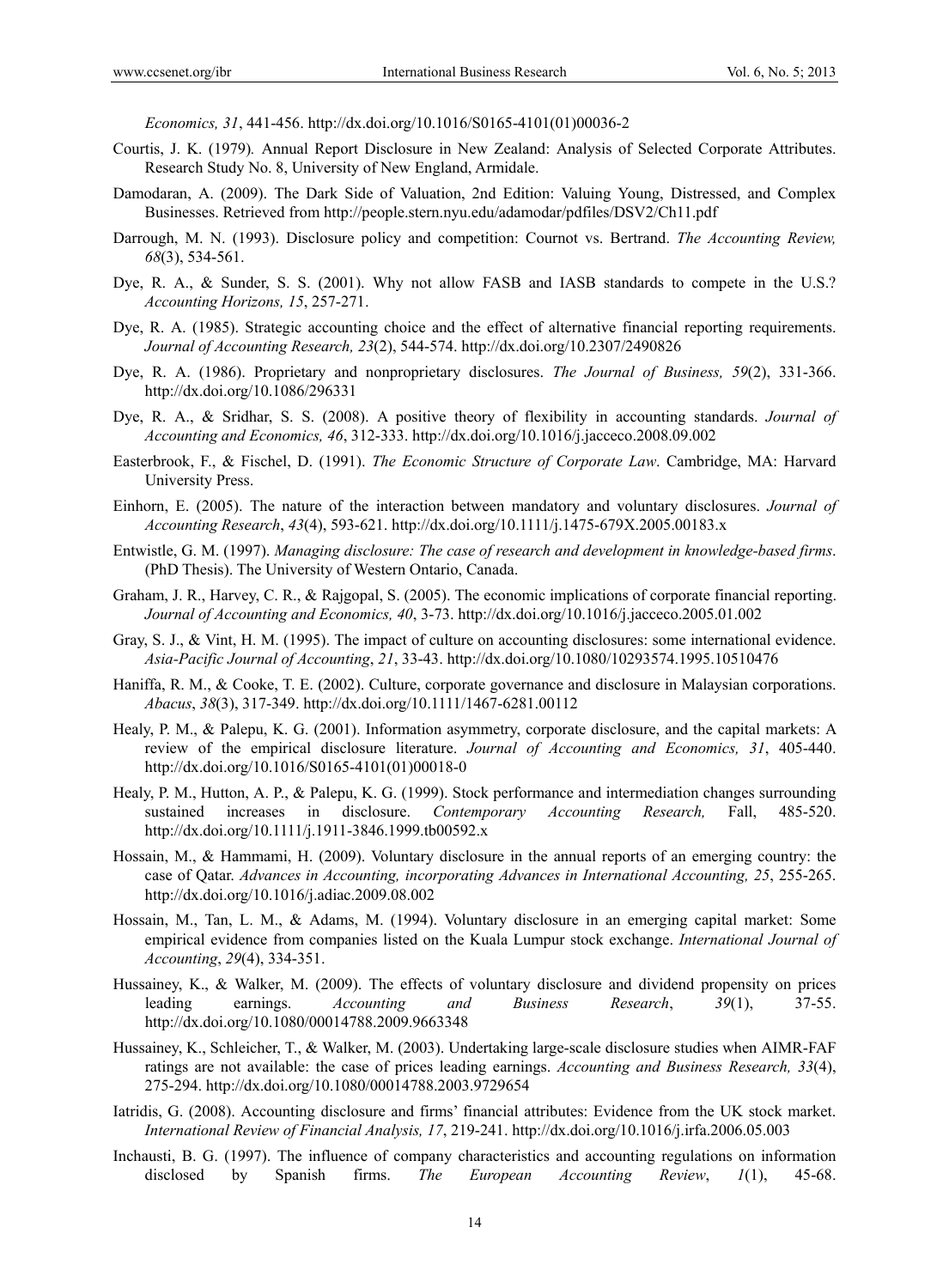http://dx.doi.org/10.1080/096381897336863

- International Accounting Standard 1. (2010). *Presentation of Financial Statements*. Retrieved from http://eifrs.iasb.org/eifrs/bnstandards/en/ias1.pdf
- International Financial Reporting Standard 1. (2012). *First-time Adoption of International Financial Reporting Standards*. Retrieved from http://eifrs.ifrs.org/eifrs/bnstandards/en/2012/ifrs1.pdf
- International Financial Reporting Standard 8. (2012). *Operating Segments*. Retrieved from http://eifrs.ifrs.org/eifrs/bnstandards/en/2012/ifrs8.pdf
- Kanodia, C., Mukherji, A., Sapra, H., & Venugopalan, R. (2000). Hedge disclosures, future prices and production distortions. *Journal of Accounting Research, 38*, 53-82. http://dx.doi.org/10.2307/2672908
- Karim, A. K. M. W., & Ahmed, J. U. (2005). Determinants of IAS disclosure compliance in emerging economies: Evidence from exchange-listed companies in Bangladesh. *Working Paper,* no. 21, Victoria University of Wellington.
- Lang, M. H., & Lundholm, R. J. (1993). Cross-sectional Determinants of Analysts Ratings of Corporate Disclosure. *Journal of Accounting Research*, *31*(2), 246-71.
- Lau, A. (1992). Voluntary Financial Disclosure by Hong Kong Listed Companies. *Hong Kong Manager,*  May/June, 10-19.
- Leuz, C., & Wysocki, P. (2008). Economic consequences of financial reporting and disclosure regulation: a review and suggestion for future research. *Working Paper*. http://dx.doi.org/10.2139/ssrn.1105398
- Lobo, G. J., & Zhou, J. (2001). Disclosure quality and earnings management. *Paper presented at the 2001 Asia-Pacific Journal of Accounting and Economics Symposium in Hong Kong*.
- Mahoney, P. G. (1995). Mandatory disclosure as a solution to agency problems. *University of Chicago Law Review*, *62*, 1047-1112. http://dx.doi.org/10.2307/1600055
- Marston, C. L., & Shrives, P. J. (1991). The use of disclosure indices in accounting research: A review article. *The British Accounting Review*, *23*, 195-210. http://dx.doi.org/10.1016/0890-8389(91)90080-L
- McKinnon, J. L., & Dalimunthe, L. (1993). Voluntary disclosure of segment information by Australian diversified companies. *Accounting and Finance*, *33*(1), 33-50. http://dx.doi.org/10.1111/j.1467-629X.1993.tb00192.x
- McNally, G. M., Lee, H. E., & Hasseldine, R. (1982). Corporate Financial Reporting in New Zealand: An analysis of User Preferences, Corporate Characteristics and Disclosure Practices for Discretionary Information. *Accounting and Business Research, 13*, 11-20. http://dx.doi.org/10.1080/00014788.1982.9729725
- Nagar, V., Nanda, D., & Wysocki, P. (2003). Discretionary Disclosure and Stock-Based Incentives. *Journal of Accounting and Economics*, *34*, 283-309. http://dx.doi.org/10.1016/S0165-4101(02)00075-7
- Naser, K., & Nuseibeh, R. (2003). Quality of financial reporting: Evidence from the listed Saudi no financial companies. *The International Journal of Accounting*, *38*, 41-69. http://dx.doi.org/10.1016/S0020-7063(03)00002-5
- Omar, B., & Simon, J. (2011). Corporate aggregate disclosure practice in Jordan. *Advances in Accounting, incorporating Advances in International Accounting*, *27*, 166-186. http://dx.doi.org/10.1016/j.adiac.2011.05.002
- Owusu-Ansah, S. (1998). The impact of corporate attributes on the extent of mandatory disclosure and reporting by the listing companies in Zimbabwe. *International Journal of Accounting*, *33*(5), 605-631. http://dx.doi.org/10.1016/S0020-7063(98)90015-2
- Robbins, W. A., & Austin, K. R. (1986). Disclosure Quality in Government Financial Reports: An Assessment of the Appropriateness of a Compound Measure. *Journal of Accounting Research*, *24*(2), 412-421.
- Singhvi, S. S. (1968). Characteristics and Implications of Inadequate Disclosure: A Case Study of India. *The International Journal of Accounting Education and Research*, *3*(2), 29-43.
- Singhvi, S. S., & Desai, H. B. (1971). An Empirical Analysis of the Quality of Corporate Financial Disclosure. *The Accounting Review*, *46*(1), 120-138.
- Spero, L. L. (1979). *The extent and causes of voluntary disclosure of financial information in three European*